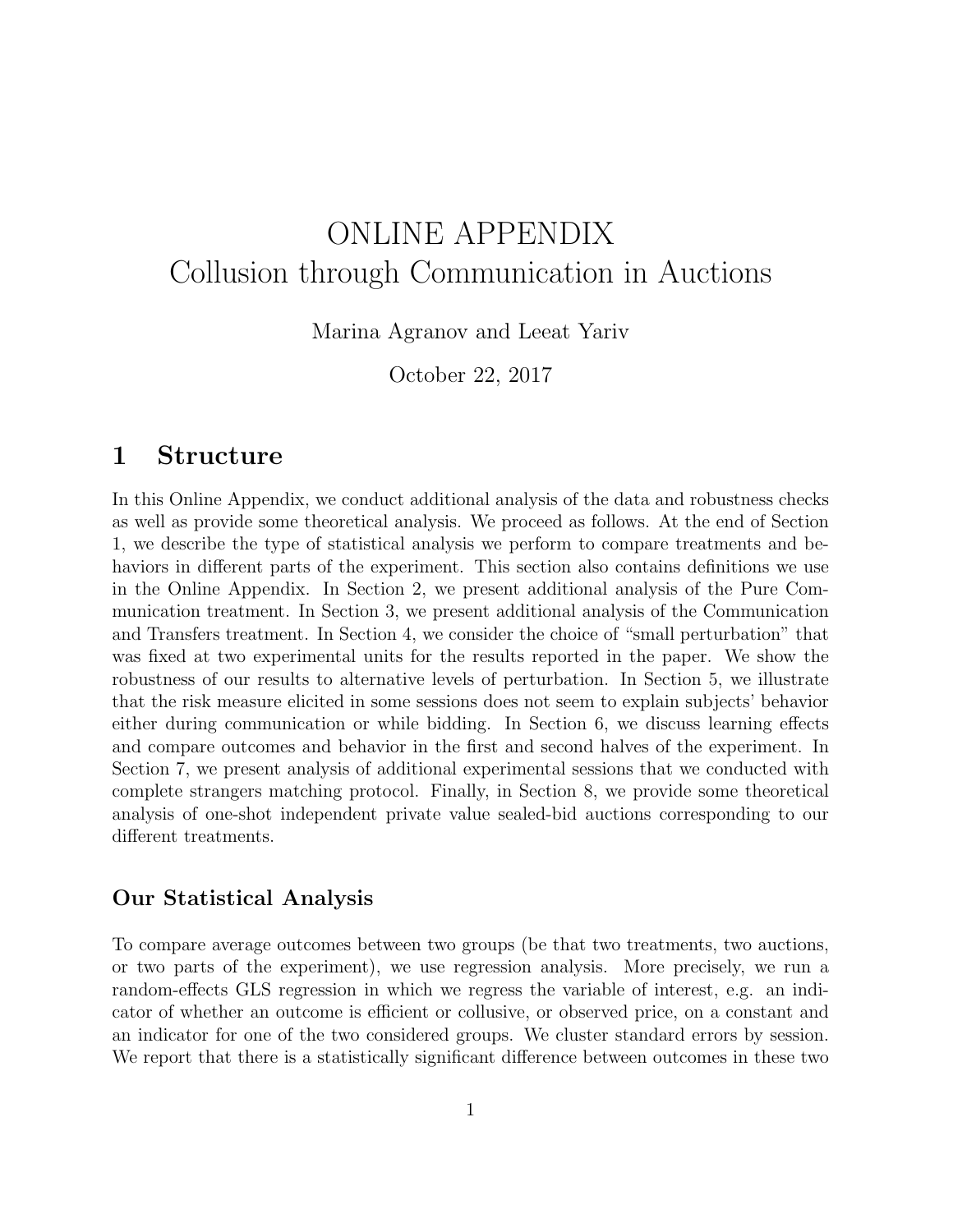groups if the estimated coefficient on the group indicator is significantly different from zero at the 5% level.

To compare median outcomes between two groups, we use the Wilcoxon rank-sum test and report results at the 5% significance level. To compare two distributions (for example, the distribution of prices or the distribution of reported values) we use the Kolmogorov-Smirnov test and report results at the 5% significance level.

### Definitions

As discussed in the main text of the paper, we allow for perturbations of two experimental points in our classifications of outcomes. Below is the list of definitions we use in our analysis (both in the main text of the paper and in this Online Appendix):

- We call an outcome efficient if the winning bidder's value was at least as high as the losing bidder's value minus two experimental points.
- We use the term **minimal price** to refer to a price less or equal to two experimental points.
- When we discuss collusion rates, we say an outcome is collusive if the auction culminates in a minimal price (price below or equal to two experimental points).
- We use the expression substantial transfer to refer to a transfer of more than two experimental points.
- When analyzing communication between bidders, we distinguish between the following three categories of reports regarding bidders' values and bids. In cases in which a numerical value was reported, we say that a bidder understates her true value (bid) if her announced value (bid) is below her true value (bid) minus two experimental points. We say that a bidder overstates her true value (bid) if she reports a value higher than her true value plus two experimental points. Otherwise, we say that the bidder reports her value (bid) truthfully.

# 2 Pure Communication Treatment

In the main text of the paper, we have documented that our experimental subjects in the Pure Communication treatments often choose not to discuss their values and bids with each other. Figure 1 depicts the distribution of announced values and bids as a function of actual values and bids in the minority of cases in which subjects chose to report their values and/or bids in rounds 6 to 10. The size of each point in this figure is a proxy for the corresponding number of observations. As evident from Figure 1, the most common pattern of misrepresentation of values in both auction formats is an understatement of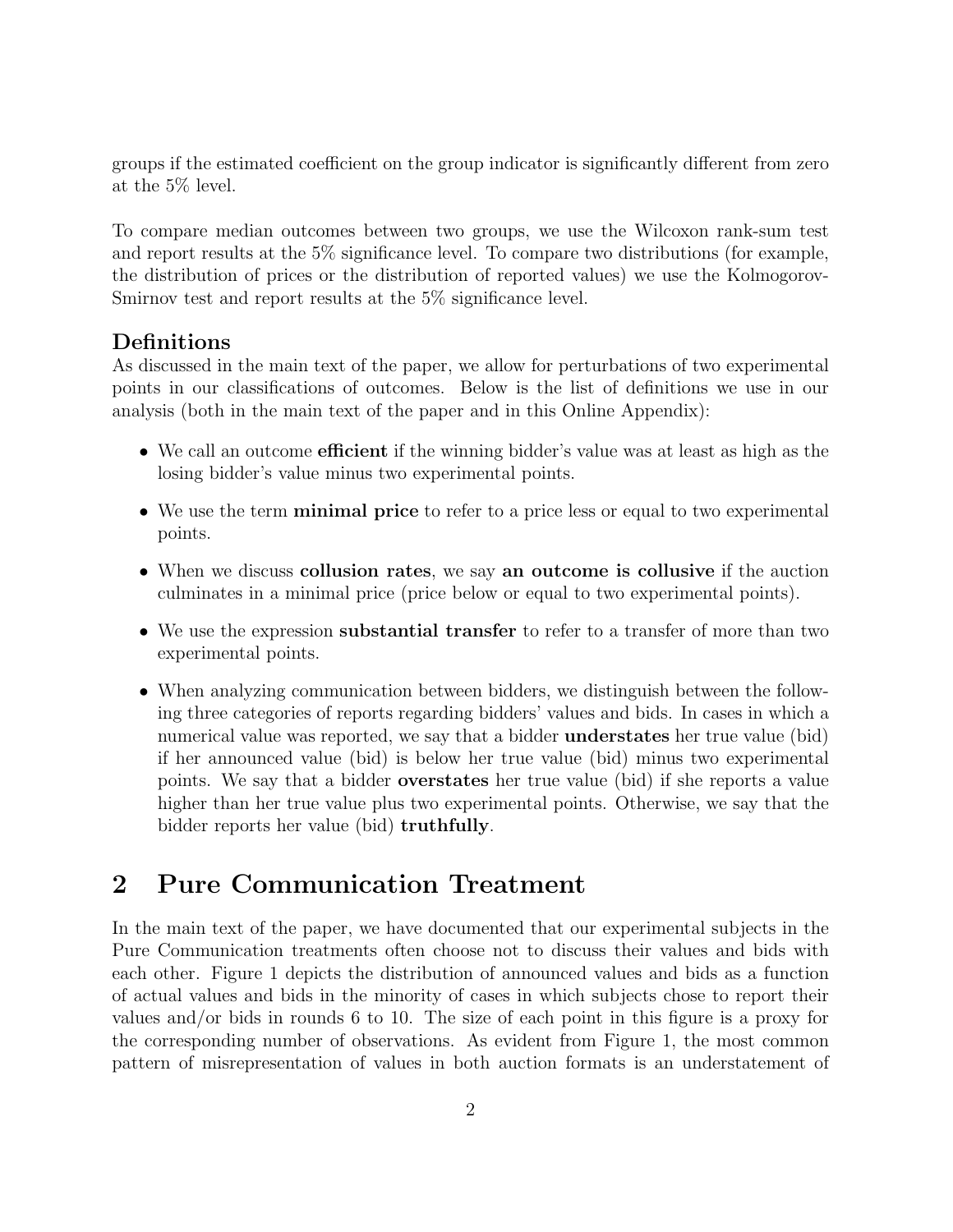the true value. With respect to bids, much of the truthful revelation is linked with fairly low bids, as is much of the misrepresentation. The extensive amount of lying coupled with the low frequency of reporting values and bids explains why subjects in our Pure Communication treatments achieved a rather limited volume of collusive outcomes.

Figure 1: Misrepresentation Patterns in Pure Communication Treatments



Next, we inspect whether conversations that preceded the bidding stage in the Pure Communication treatment affect outcomes in terms of efficiency and the auctioneer's revenues (or prices). Instead of looking at individual communication strategies, here we consider the conversation as a whole and count each conversation as a unit of observation. In particular, a conversation is classified as "relevant" if at least one of the bidders sent a message about values, bids, or strategy. The remaining conversations are classified as "irrelevant." Most irrelevant conversations contained greeting messages such as "hi," "how are you doing there?," or some other short message having nothing to do with the experiment.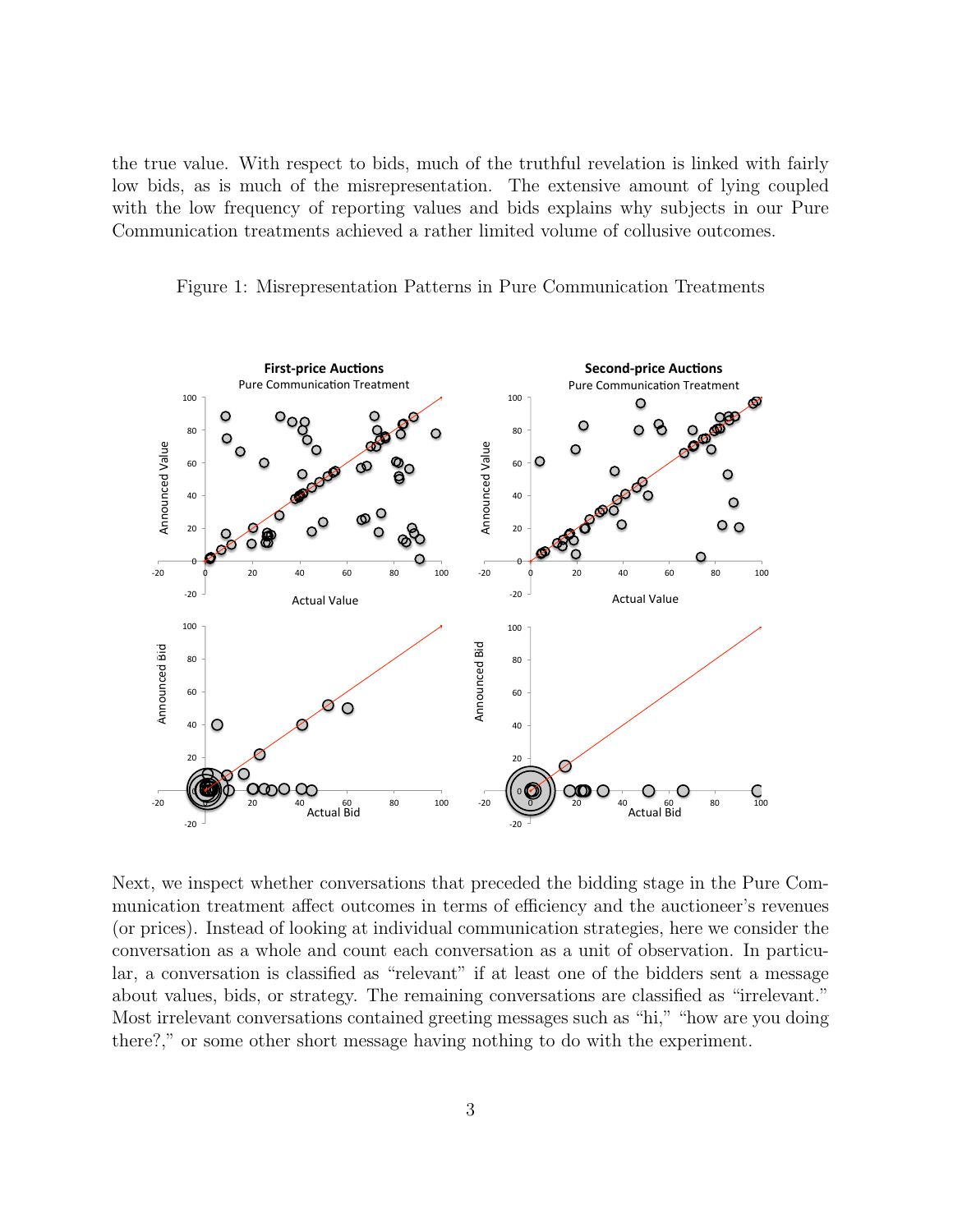|                          |                                      | <b>First-price Auctions</b> | <b>Second-price Auctions</b> |                              |  |
|--------------------------|--------------------------------------|-----------------------------|------------------------------|------------------------------|--|
|                          | rounds $1$ to $5$ rounds $6$ to $10$ |                             |                              | rounds 1 to 5 rounds 6 to 10 |  |
| No Conversation          | 0.40                                 | 0.35                        | 0.30                         | 0.51                         |  |
| Irrelevant Conversations | 0.21                                 | 0.19                        | 0.27                         | 0.13                         |  |
| Relevant Conversations   | 0.38                                 | 0.46                        | 0.43                         | 0.36                         |  |

Table 1: Frequencies of Conversations in the Pure Communication Treatment

Table 2: Efficiency Depending on Conversations in the Pure Communication Treatment

|                          |          | <b>First-price Auctions</b>          | <b>Second-price Auctions</b> |                                      |  |
|--------------------------|----------|--------------------------------------|------------------------------|--------------------------------------|--|
|                          |          | rounds $1$ to $5$ rounds $6$ to $10$ |                              | rounds $1$ to $5$ rounds $6$ to $10$ |  |
| No Conversation          | 0.92     | 0.93                                 | 0.78                         | $\rm 0.81$                           |  |
| Irrelevant Conversations | 0.96     | 0.90                                 | 0.86                         | 0.68                                 |  |
| Relevant Conversations   | $0.66\,$ | 0.75                                 | 0.75                         | 0.78                                 |  |

Table 1 depicts the frequencies of relevant conversations in each auction format both in the first half and the second half of the experiment. Table 2 lists the corresponding efficiency levels in each of these categories. Regression analysis reveals that bidders who discuss relevant topics (values, bids, or strategies) in our first-price auction with pure communication achieve significantly lower efficiency levels than those that do not talk at all or discuss irrelevant topics ( $p < 0.01$  in rounds 1 to 5 and  $p = 0.003$  in rounds 6 to 10). This result combined with the excessive lying about values and bids documented in the paper suggests that bidders often do not trust their opponents' announcement. This has a statistically significant detrimental effect on overall efficiency. There is no such effect in our second-price auctions, in which in the last 5 rounds of the experiment, more than 50% of groups do not talk.

Finally, we study the effects of relevant conversations on the prices that emerge in both auction formats. Figures 2 and 3 present price distributions in our first- and second-price auctions with pure communication broken down into the three categories: pairs that discussed relevant topics, pairs that discussed irrelevant topics, and pairs that chose not to talk with one another. In both auction formats and throughout the experiment, there is no statistically significant difference between prices in auctions in which bidders chose not to communicate with one another and auctions in which bidders discussed irrelevant topics ( $p > 0.05$  in all regressions). However, we observe lower prices in auctions in which bidders discussed relevant matters compared with auctions in which bidders either did not communicate or discussed irrelevant topics ( $p < 0.01$  in all regressions).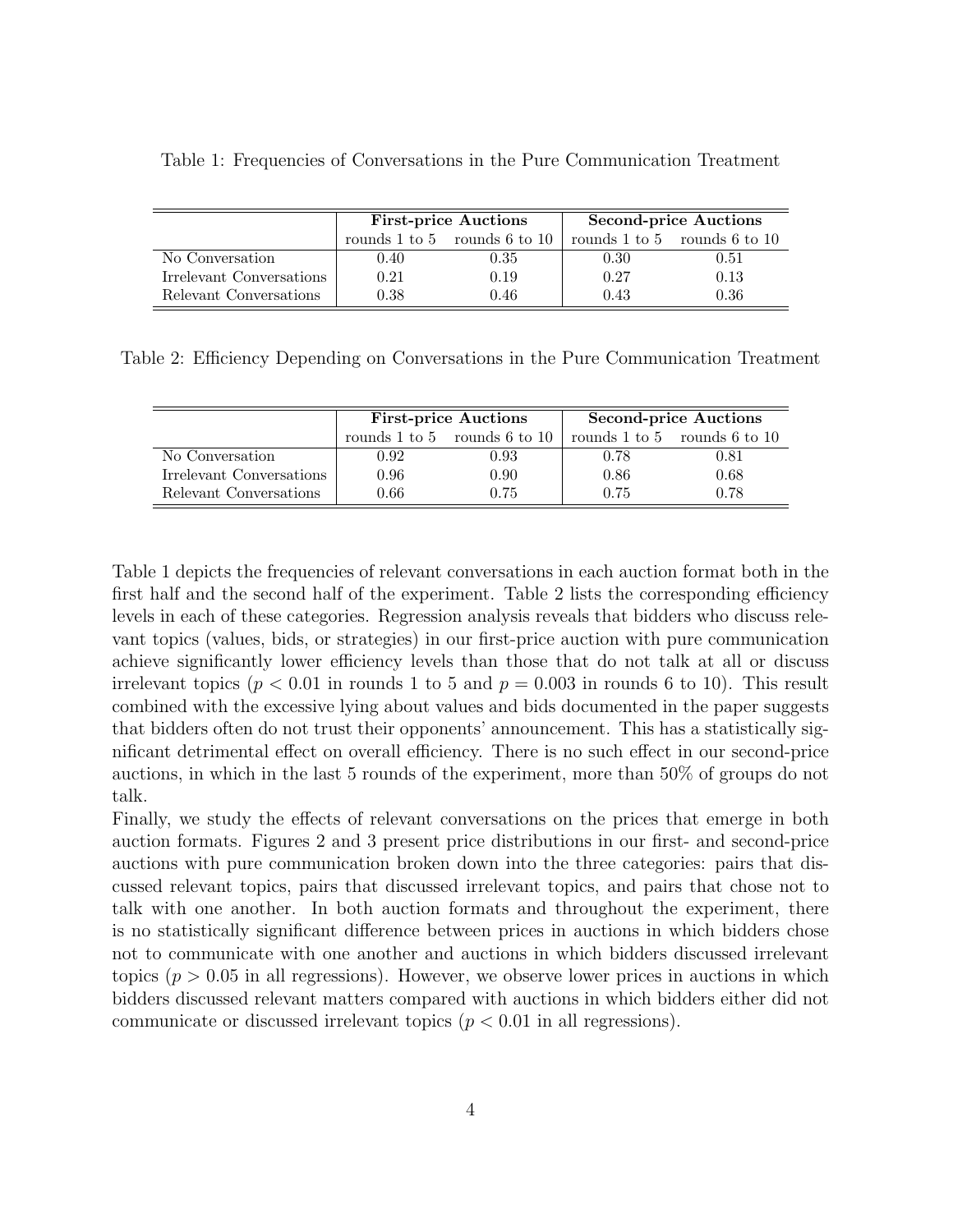

Figure 2: The Effect of Relevant Conversations on Prices in First-price Auctions

Figure 3: The Effect of Relevant Conversations on Prices in Second-price Auctions

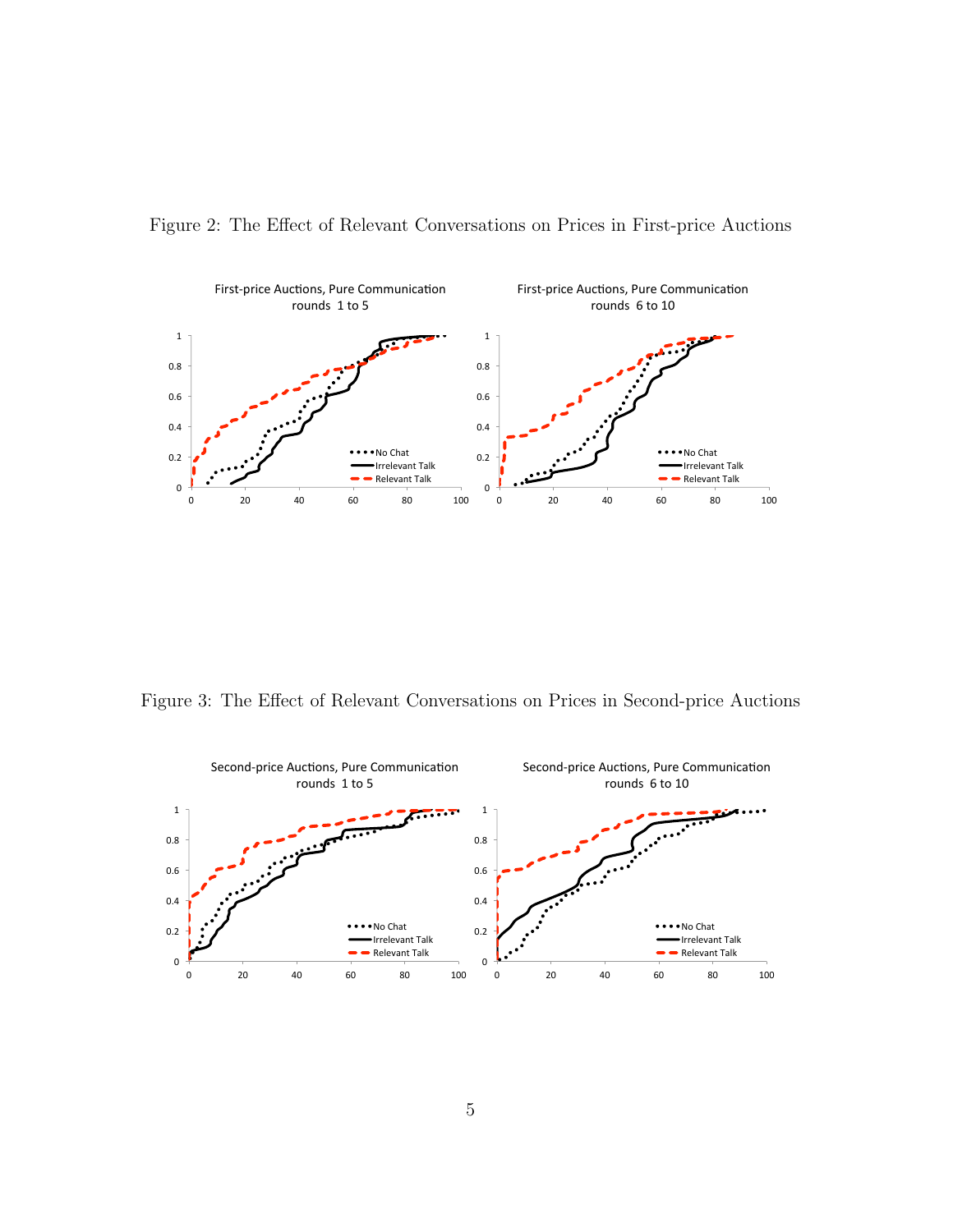|              | Collusive Rates |              | Substantial Transfers Rates |              |             |               |
|--------------|-----------------|--------------|-----------------------------|--------------|-------------|---------------|
|              |                 |              |                             | all auctions |             | minimal price |
|              | first-price     | second-price | first-price                 | second-price | first-price | second-price  |
| all sessions | 0.76            | 0.86         | 0.67                        | 0.66         | 0.84        | 0.71          |
| session 1    | 1.00            | 0.80         | 1.00                        | 0.60         | 1.00        | 0.75          |
| session 2    | 0.67            | 0.67         | 0.50                        | 0.33         | 0.75        | 0.50          |
| session 3    | 0.83            | 1.00         | 0.67                        | 0.50         | 0.80        | 0.50          |
| session 4    | 0.80            | 1.00         | 0.80                        | 0.80         | 1.00        | 0.80          |
| session 5    | 0.40            | 0.80         | 0.40                        | 1.00         | 0.50        | 1.00          |
| session 6    | 0.80            | 1.00         | 0.60                        | 0.80         | 0.75        | 0.80          |

Table 3: Collusive Rates and Substantial Transfers in the Last Round, by Session

# 3 Communication and Transfers Treatment

In this section we report additional statistical analysis of the Communication and Transfers treatment. We start by showing that even in the very last round of sessions subjects successfully achieved collusive outcomes. In our second-price auctions, the last round of each session was round 10. In our first-price auctions, the last round of sessions 2, 4, 5, and 6 was round 10, while the last round of session 1 was round 11 and the last round of session 3 was round 12. Table 3 reports collusion rates and how often we observe substantial transfers in the very last round of each session.

Next, we observe that some pairs of bidders agreed on exact amounts to be transferred from the winning bidder to the losing bidder while other pairs decided to split the surplus. Figure 4 depicts how often these two types of agreements occurred in each of the auction formats by round. In both auction formats, as subjects experience the game, they learn to discuss transfers more often. In our first-price auctions, we detect higher frequencies of exact agreements in later rounds as compared with earlier rounds ( $p < 0.05$ ). In our second-price auctions, the fraction of exact agreements is stable throughout the experiment  $(p > 0.10).$ 

Table 4 summarizes the average amount of transfers when breaking the data by the type of agreement reached in the communication stage and the ultimate price. In both auction formats and throughout the experiment, transfers are significantly higher when winning bidders obtain the object at a minimal price than at a strictly higher than minimal price  $(p < 0.05)$ . Related to this point, Figure 5 depicts the fraction of winners per round who transfer nothing to the losing bidder after receiving the object at a minimal price. This fraction is quite stable across rounds in both our first- and second-price auctions. This indicates that a majority of winning bidders continue to share the surplus with their coun-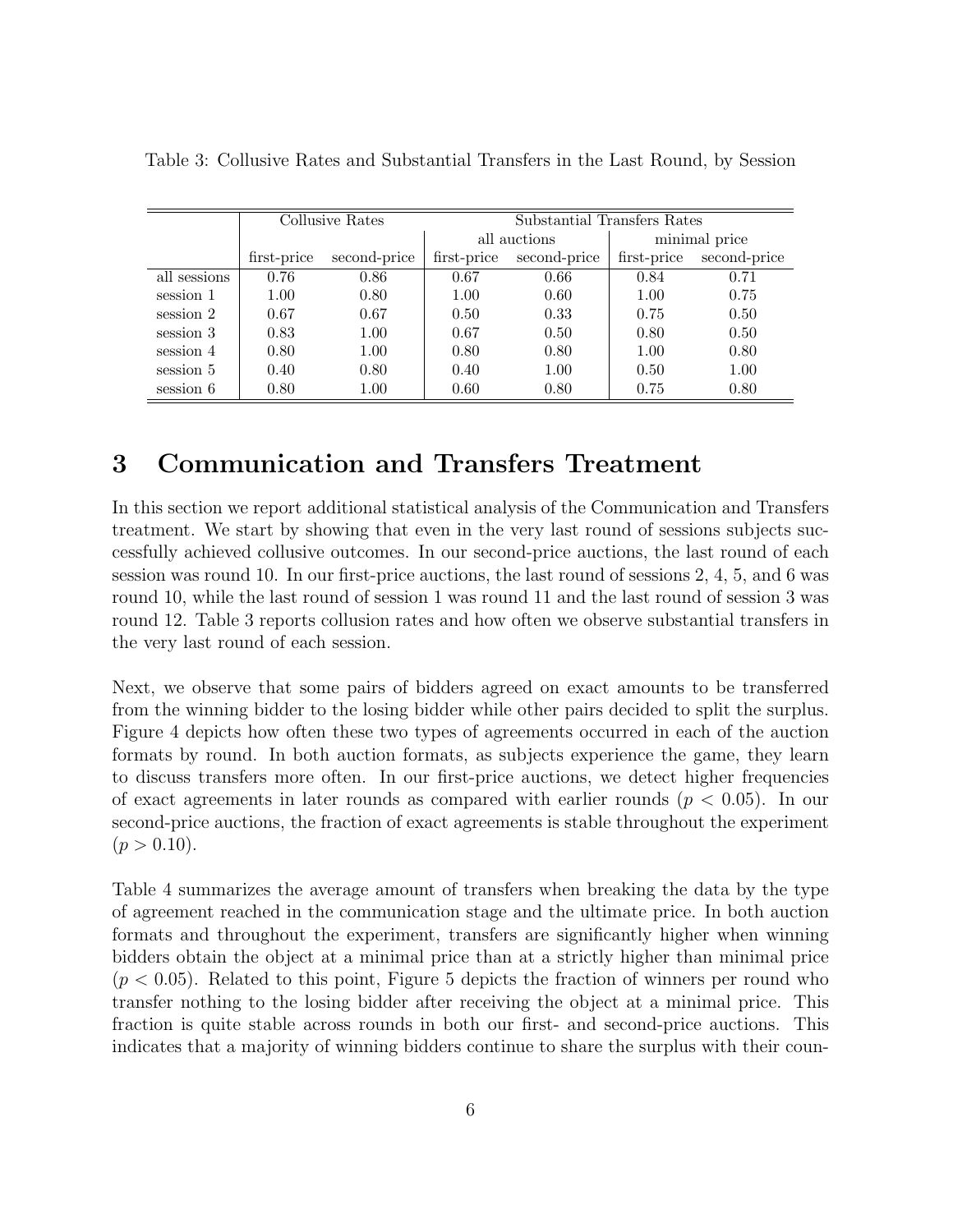

#### Figure 4: Frequency of Bidders Agreeing on Transfers

terparts even after gaining a lot of experience.

most common behavior of winning bidders is to share equally the surplus captured with Figures 6 and 7 present transfers as shares of surplus captured by winning bidders for all auctions and for auctions in which the object's price was zero. Figure 7 shows that the the losing bidder when the price is very low.

Finally, Table 5 reports results from a Probit regression in which whether or not substantial transfers were passed is regressed on the winning bidder's surplus and other control variables, in analogy to Table 4 in the main text of the paper. The results reported in Table 5 have similar implications as those reported in Table 4 in the main text of the paper. Most importantly, the winning bidder's surplus has a statistically significant impact on whether transfers occur.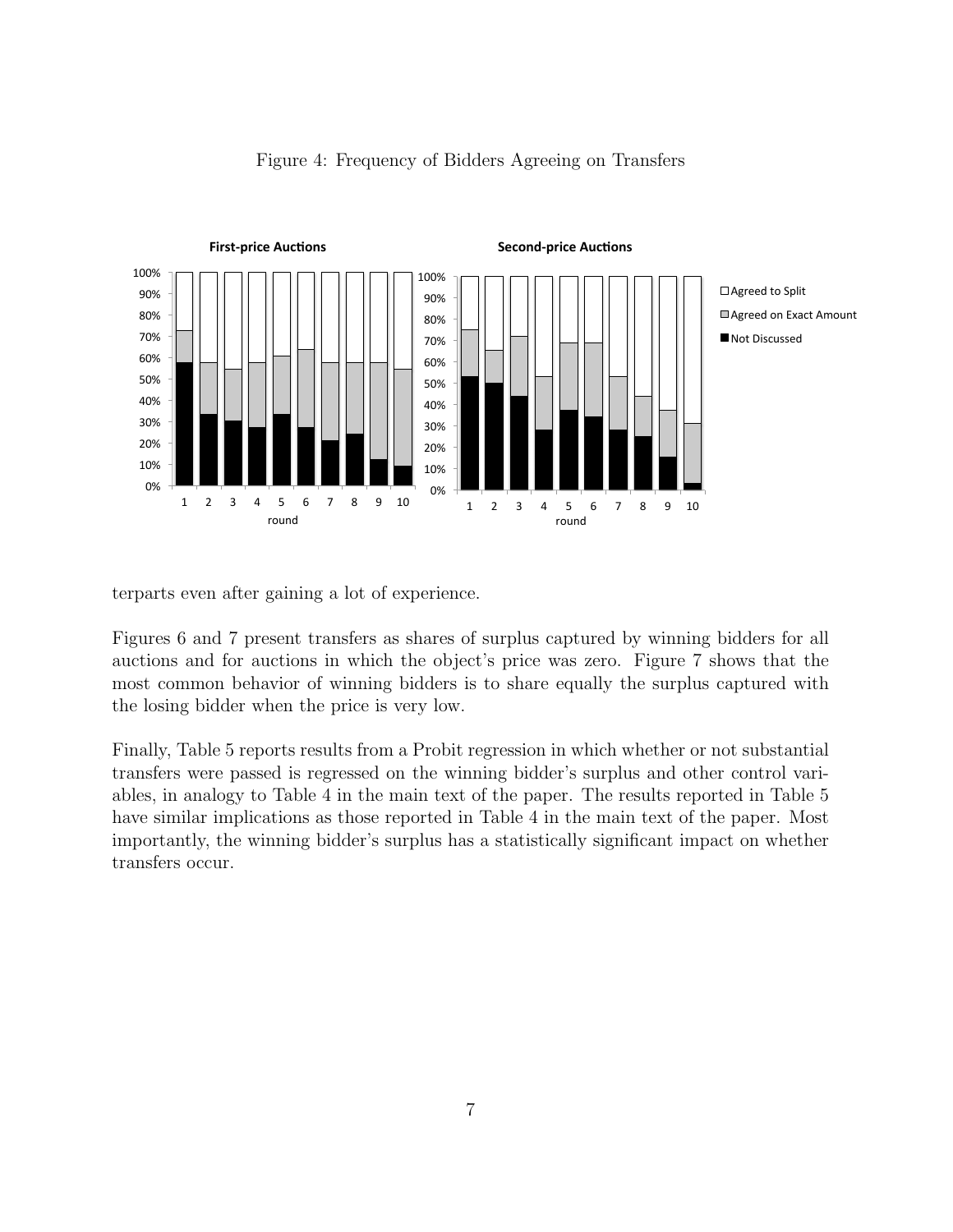|                             |       | <b>First-price Auctions</b>     |       |               | <b>Second-price Auctions</b> |             |                |             |
|-----------------------------|-------|---------------------------------|-------|---------------|------------------------------|-------------|----------------|-------------|
|                             |       | rounds 1 to 5<br>rounds 6 to 10 |       | rounds 1 to 5 |                              |             | rounds 6 to 10 |             |
|                             | mean  | $\#$ of obs                     | mean  | $\#$ of obs   | mean                         | $\#$ of obs | mean           | $\#$ of obs |
| Transfers are Not Discussed | 2.88  | 60                              | 2.49  | 31            | 5.74                         | 68          | 6.40           | 34          |
| Agreed on Exact Transfers   |       |                                 |       |               |                              |             |                |             |
| minimal price               | 26.97 | 35                              | 25.30 | 57            | 20.07                        | 35          | 23.85          | 36          |
| price higher than minimal   | 6.40  | 5                               | 0.00  | 8             | 0.00                         | 4           | 0.00           | 5           |
| Agreed to Split Surplus     |       |                                 |       |               |                              |             |                |             |
| minimal price               | 28.13 | 49                              | 27.47 | 57            | 26.40                        | 47          | 21.82          | 79          |
| price higher than minimal   | 6.34  | 16                              | 4.46  | 12            | 5.36                         | 6           | 7.50           | 6           |

| Table 4: Average Transfers and Agreements Reached During Communication |  |  |  |
|------------------------------------------------------------------------|--|--|--|
|------------------------------------------------------------------------|--|--|--|

Notes: Minimal price is less or equal to two experimental units.

Figure 5: Fraction of Winning Bidders that Transfer Nothing to Losing Bidders

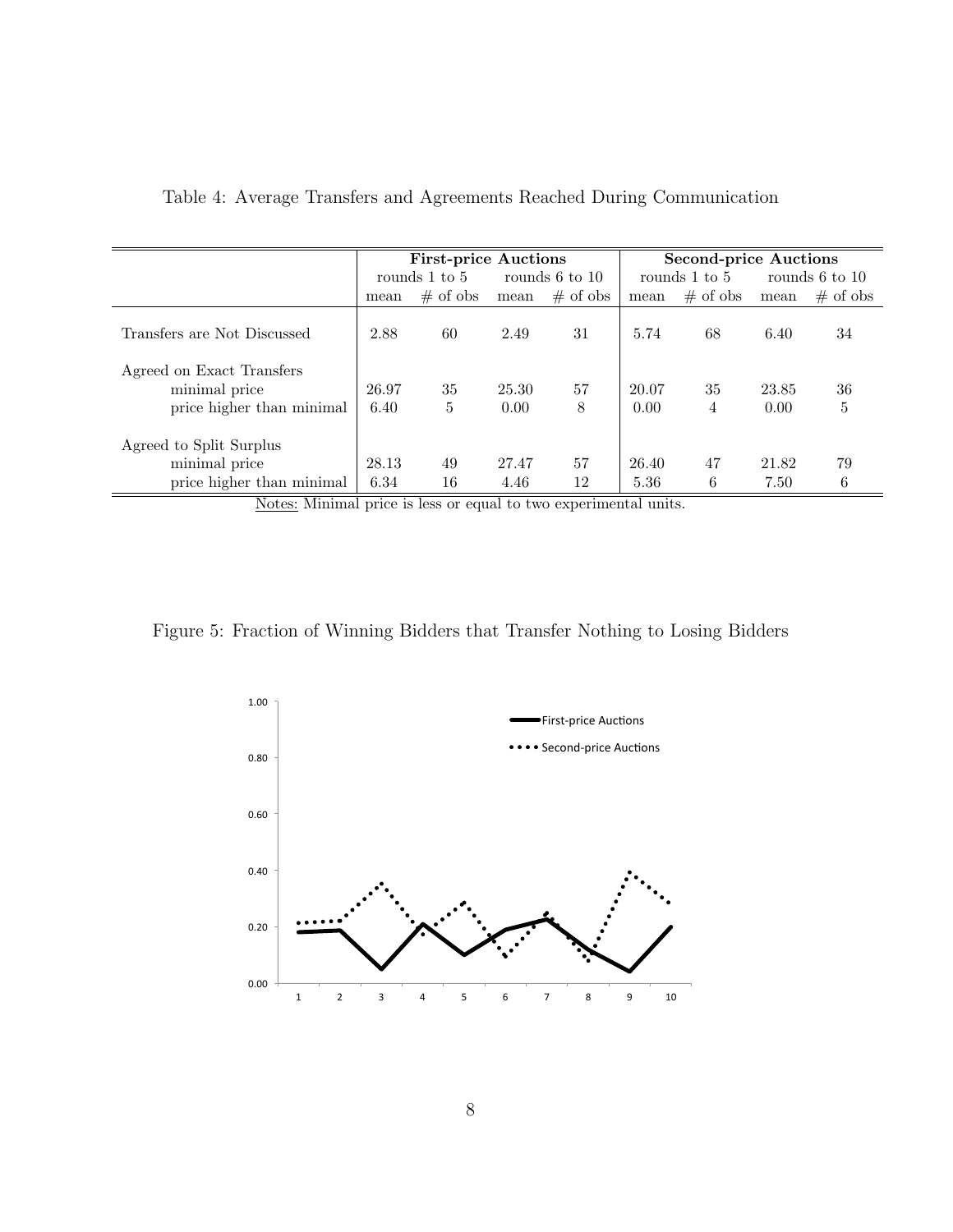

Figure 6: Transfers as Shares of Winning Bidders' Surplus

Figure 7: Transfers as Shares of Winning Bidders' Surplus when the Price is Minimal

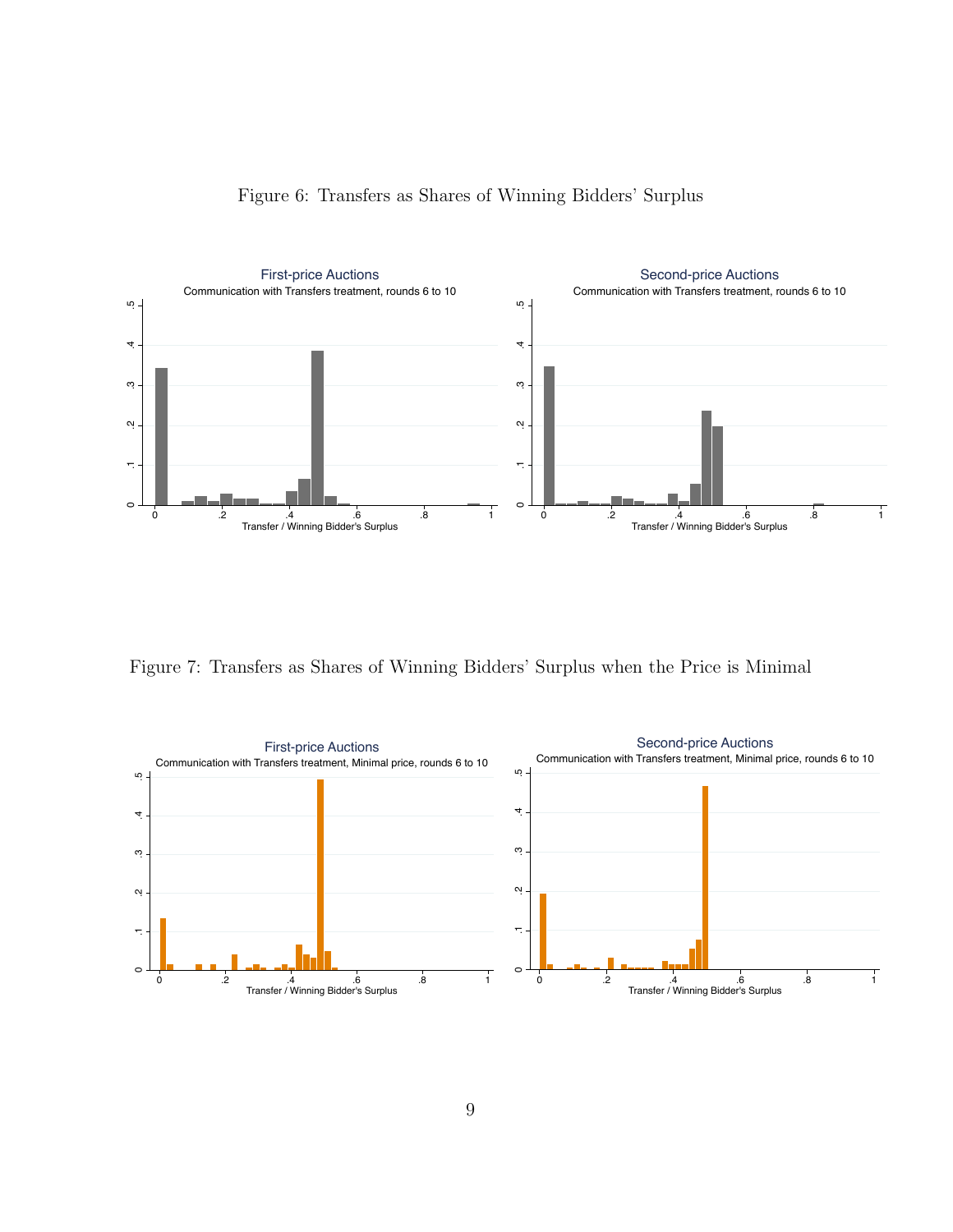|                                                                   | First-price       | Second-price       |
|-------------------------------------------------------------------|-------------------|--------------------|
| Winning Bidder's Surplus                                          | $0.03**$ (0.003)  | $0.02**$ (0.007)   |
| Losing Bidder's Value                                             | $-0.01**$ (0.003) | $-0.01$ $(0.007)$  |
| Indicator if Efficient Outcome                                    | $0.80^*$ (0.48)   | 0.33(0.31)         |
| Indicator if Winning Bidder Lied in the Past about Values or Bids | $-0.50**$ (0.21)  | $-0.70**$ $(0.27)$ |
| Constant                                                          | $-1.19**$ (0.36)  | $-0.27(0.40)$      |
| $#$ of obs                                                        | 165               | 160                |
| $#$ of sessions                                                   | 6                 | 6                  |
| Pseudo R-square                                                   | 0.3415            | 0.3162             |

Table 5: Probit Estimates Explaining when Transfers Occur

Remarks: Estimates are from the Probit regressions with a dependent variable that takes the value of 1 if the winning bidder transferred a substantial amount (more than 2 experimental points) to the losing bidder and zero otherwise. Robust standard errors are clustered at the session level. \*\* (\*) indicates significance at the  $5\%$  (10%) level.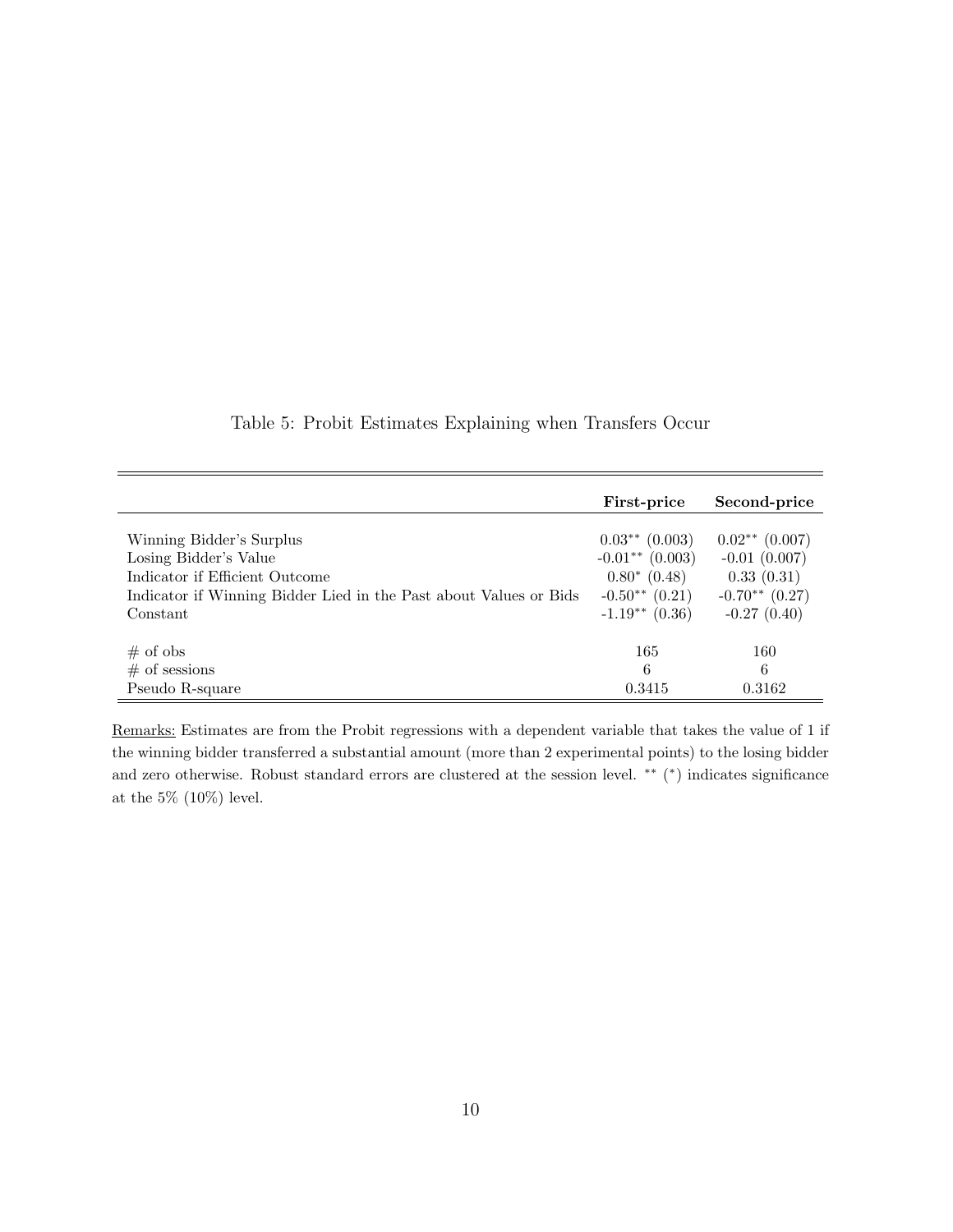Table 6: Frequency of Efficient Outcomes when Small Perturbation is One Experimental Point

|                     |               | <b>First-price Auctions</b> | <b>Second-price Auctions</b> |                                      |  |
|---------------------|---------------|-----------------------------|------------------------------|--------------------------------------|--|
|                     | rounds 1 to 5 | rounds 6 to 10              |                              | rounds $1$ to $5$ rounds $6$ to $10$ |  |
| No Communication    | 0.89(0.02)    | 0.88(0.03)                  | 0.81(0.03)                   | 0.79(0.03)                           |  |
| Pure Communication  | 0.80(0.04)    | 0.84(0.04)                  | 0.78(0.04)                   | 0.78(0.05)                           |  |
| Comm with Transfers | 0.83(0.03)    | 0.86(0.04)                  | 0.84(0.03)                   | 0.84(0.04)                           |  |

Notes: In the parentheses we report robust standard errors clustered by session. An outcome is considered efficient if the winning bidder's value is greater or equal to the losing bider's value minus 1 experimental point.

Table 7: Collusion Rates when Small Perturbation is One Experimental Point

|            |            | <b>Second-price Auctions</b>                                        |                                      |  |
|------------|------------|---------------------------------------------------------------------|--------------------------------------|--|
|            |            |                                                                     | rounds $1$ to $5$ rounds $6$ to $10$ |  |
| 0.00(0.00) | 0.00(0.00) | 0.02(0.001)                                                         | 0.02(0.01)                           |  |
| 0.08(0.03) | 0.06(0.02) | 0.17(0.06)                                                          | 0.23(0.09)                           |  |
| 0.44(0.06) | 0.65(0.08) | 0.58(0.03)                                                          | 0.80(0.05)                           |  |
|            |            | <b>First-price Auctions</b><br>rounds $1$ to $5$ rounds $6$ to $10$ |                                      |  |

Notes: In the parenthesis we report robust standard errors clustered by session.

# 4 Choice of "Small" Perturbation

In the analysis of our experimental data we allowed for a small perturbation in measurements that we set at two experimental points. The choice of this small perturbation is somewhat arbitrary and intended to account for small errors and rounding. We now demonstrate that if we change our threshold to one experimental point, results remain virtually identical. In particular, in Table 6 we report the frequency of efficient outcomes when the small perturbation is taken to be one, while in Table 7 we report the frequency of collusive outcomes when the small perturbation is, again, taken to be one experimental point.

# 5 Risk Attitudes

In this section we investigate whether the risk measure that we elicited in several sessions correlates with subjects' bidding behavior and the, tendency to discuss relevant topics during the communication phase. Recall that for half of sessions in each treatment, at the end of the session we asked subjects to allocate 100 points (translating into \$2) between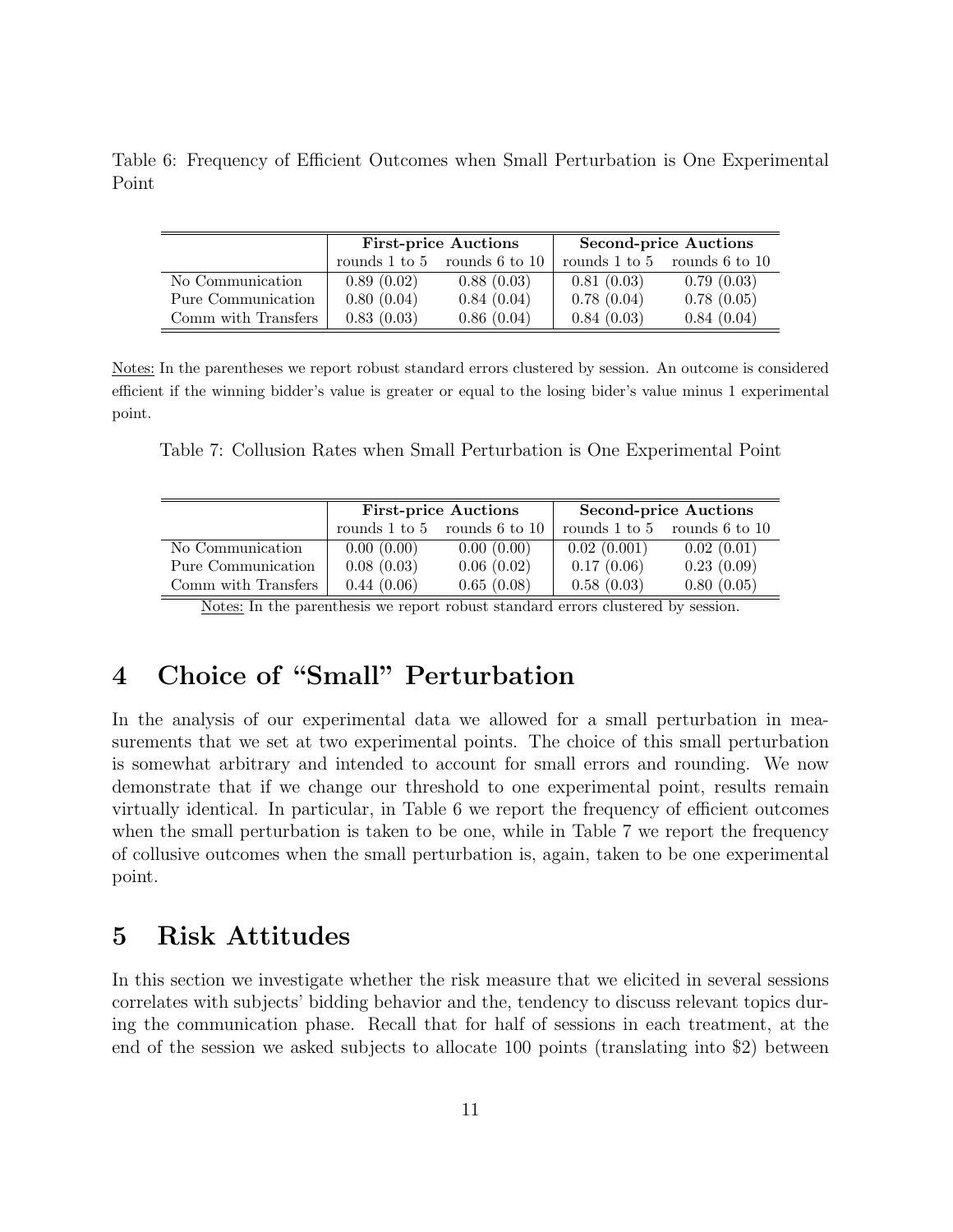a safe investment, which had a unit return (i.e., returning point for point), and a risky investment, which with probability 50% returned 2.5 points for each point invested and with probability 50% produced no returns for the investment.

In Table 8 we report the results of the regression analysis in which we regress bids submitted in our sessions without communication on bidders' values and different measures of risk attitudes. In both the first- and the second-price auctions without communication, we find that risk attitude of subjects does not play a statistically significant role in determining bidding strategies.

Table 9 reports p-values corresponding to the pairwise correlations between announcing one's value or bid and various risk measures in the treatment with pure communication. We find that risk attitude as measured by CRRA and CARA coefficients has some effect on the tendency of subjects to announce their values or intended bids in the first-price but not in the second-price auctions.

Finally, Table 10 summarizes results from our regression analysis, in which we investigate the relationship between risk attitudes and bidding strategies in pure communication treatment. We present regressions for all auctions that occurred in rounds 6 to 10 irrespective of whether or not any form of conversation occurred prior to the auction. Regressions that focus only on auctions in which there was no conversation at all produce very similar results and are available from the authors upon request. The resulting estimates clearly indicate that elicited risk attitudes have no statistically significant impact on subjects' bidding behavior.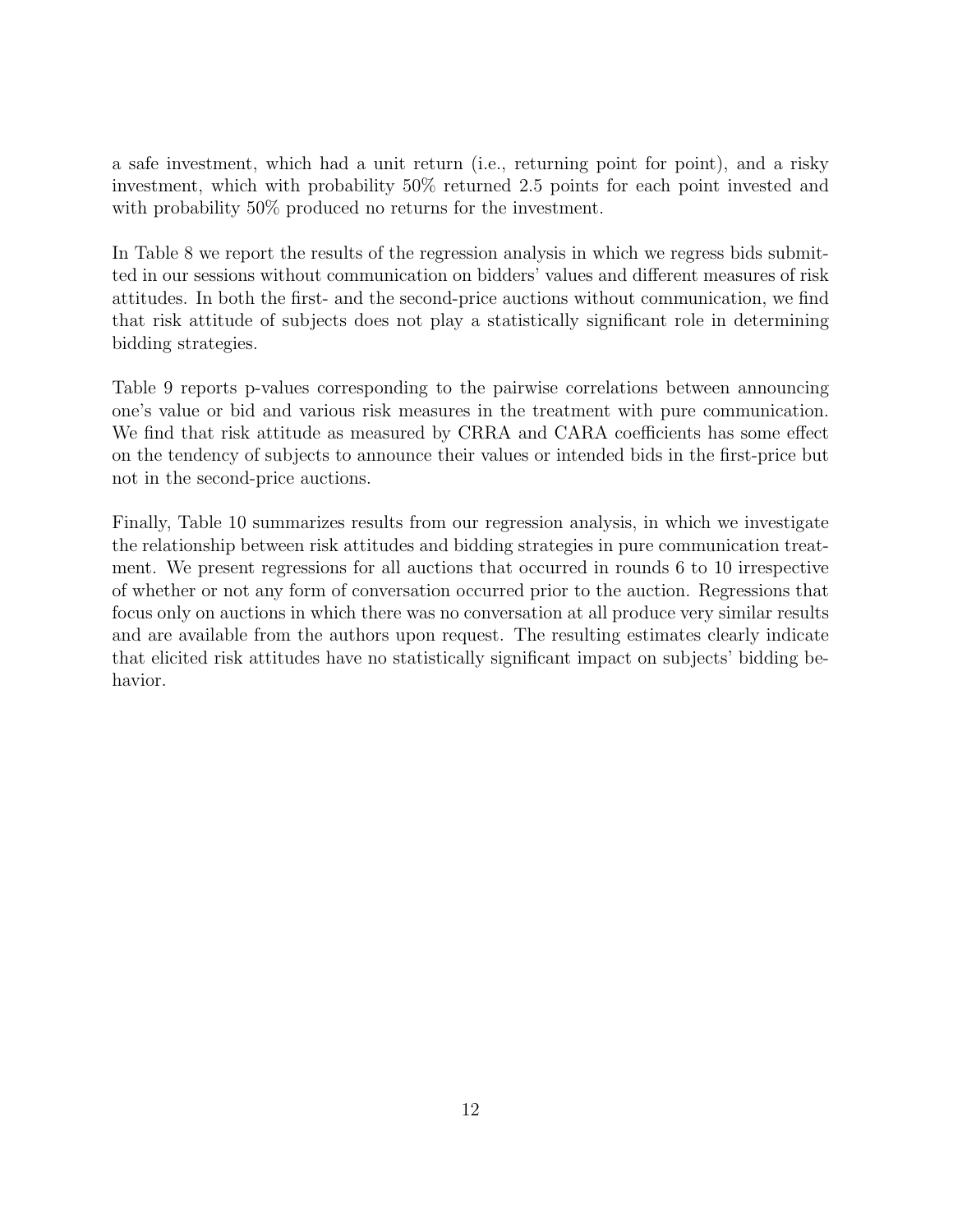|                     |                  |                   | <b>First-price Auctions</b> |                    |
|---------------------|------------------|-------------------|-----------------------------|--------------------|
|                     | regression 1     | regression 2      | regression 3                | regression 4       |
| Bidder's Value      | $0.77**$ (0.03)  | $0.77**$ $(0.03)$ | $0.77**$ (0.03)             | $0.77***$ $(0.03)$ |
| Risky Investment    | $-0.06$ $(0.05)$ |                   |                             |                    |
| Risk-averse         |                  | 2.42(3.42)        |                             |                    |
| $\beta$ from CARA   |                  |                   | 1519.36 (1224.04)           |                    |
| $\rho$ from CRRA    |                  |                   |                             | 13.99(11.38)       |
| Constant            | 5.19(3.76)       | $-0.51(3.32)$     | $-3.91(4.95)$               | $-3.48(4.67)$      |
|                     |                  |                   |                             |                    |
| $#$ of observations | 150              | 150               | 120                         | 120                |
| $#$ of clusters     | 30               | 30                | 24                          | 24                 |
| Log Likelihood      | $-555.00$        | $-555.39$         | $-453.12$                   | $-453.13$          |
|                     |                  |                   | Second-price Auctions       |                    |
|                     | regression 1     | regression 2      | regression 3                | regression 4       |
| Bidder's Value      | $0.83**$ (0.06)  | $0.83**$ (0.06)   | $0.79**$ (0.07)             | $0.79**$ (0.07)    |
| Risky Investment    | 0.02(0.10)       |                   |                             |                    |
| Risk-averse         |                  | $-1.02(6.25)$     |                             |                    |
| $\beta$ from CARA   |                  |                   | 462.75(301.59)              |                    |
| $\rho$ from CRRA    |                  |                   |                             | 4.51(2.99)         |
| Constant            | $21.27**$ (7.60) | $23.27**$ (5.92)  | $21.58**$ (5.17)            | $21.68**$ (5.17)   |
|                     |                  |                   |                             |                    |
| $#$ of observations | 150              | 150               | 105                         | 105                |
| $#$ of clusters     | 30               | 30                | 21                          | 21                 |
| Log Likelihood      | $-578.92$        | $-578.92$         | $-411.72$                   | $-411.76$          |

Table 8: Relationship between Risk Attitudes and Bidding Strategies in the No Communication treatment, rounds 6 to 10

Notes: Random-effects TOBIT regressions. The dependent variable is Observed Bid. Standard errors are clustered by subject. Risky investment stands for the number of tokens invested in the risky project in the Investment Task (a number between 0 and 100). Risk-averse is an indicator that takes the value 1 if the subject invested a strictly less than 100 tokens, which indicates that she is risk-averse.  $\beta$  is the estimated parameter from the CARA utility function  $u(x) = 1 - e^{-\beta x}$ .  $\rho$  is the estimated parameter from the CRRA utility function  $u(x) = \frac{x^{1-\rho}}{1-\rho}$  $\frac{x^2-\mu}{1-\rho}$ . \*\* indicates significance at the 5% level. The number of observations in regressions 3 and 4 is smaller than in regressions 1 and 2 since we can estimate parameters β and ρ only for subjects who chose a risky investment strictly greater than 0 and lower than 100.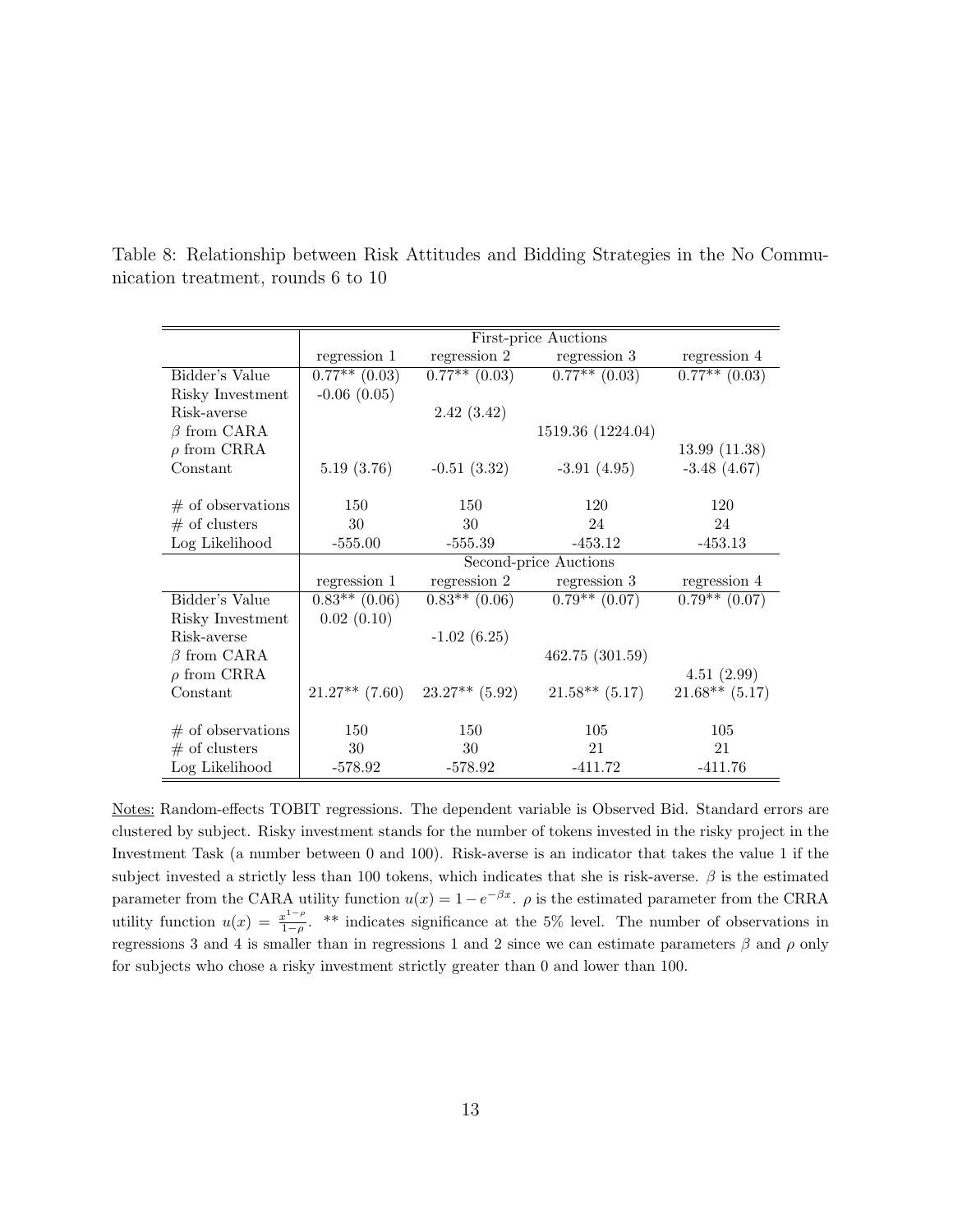| Table 9: Correlations between Tendency to Announce Values and Bids and Risk Measures |  |  |
|--------------------------------------------------------------------------------------|--|--|
|--------------------------------------------------------------------------------------|--|--|

|                                |                  |                                    | <b>First-price Auctions</b>        |                  |  |  |
|--------------------------------|------------------|------------------------------------|------------------------------------|------------------|--|--|
|                                |                  | Pure Communication, rounds 6 to 10 |                                    |                  |  |  |
|                                | risky investment | risk-averse                        | $\beta$ from CARA                  | $\rho$ from CRRA |  |  |
| Indicator for Announcing Value | 0.1008           | $-0.0692$                          | $0.3932**$                         | $0.3902**$       |  |  |
| Indicator for Announcing Bid   | $-0.1298$        | 0.0537                             | $0.4633**$                         | $0.4646**$       |  |  |
|                                |                  |                                    | <b>Second-price Auctions</b>       |                  |  |  |
|                                |                  |                                    | Pure Communication, rounds 6 to 10 |                  |  |  |
|                                | risky investment | risk-averse                        | $\beta$ from CARA                  | $\rho$ from CRRA |  |  |
| Indicator for Announcing Value | 0.0702           | 0.0713                             | 0.1613                             | 0.1988           |  |  |
| Indicator for Announcing Bid   | 0.1132           | 0.0473                             | 0.2071                             | 0.1984           |  |  |

Notes: We report correlation scores corresponding to the pairwise correlations between dummy variables that indicate whether a subject announced his or her value or bid and different measures of risk attitudes. ∗∗ indicates that correlation is significant at the standard 5% level. Risky investment stands for the number of tokens invested in the risky project in the Investment Task (a number between 0 and 100). We exclude 5 subjects who reported that they want to invest 0 tokens in the risky project. Risk-averse is an indicator that takes the value 1 if the subject invested a strictly less than 100 tokens, which indicates that she is risk-averse.  $\beta$  is the estimated parameter from the CARA utility function  $u(x) = 1 - e^{-\beta x}$ .  $\rho$  is the estimated parameter from the CRRA utility function  $u(x) = \frac{x^{1-\rho}}{1-\rho}$  $\frac{x^{1-\rho}}{1-\rho}.$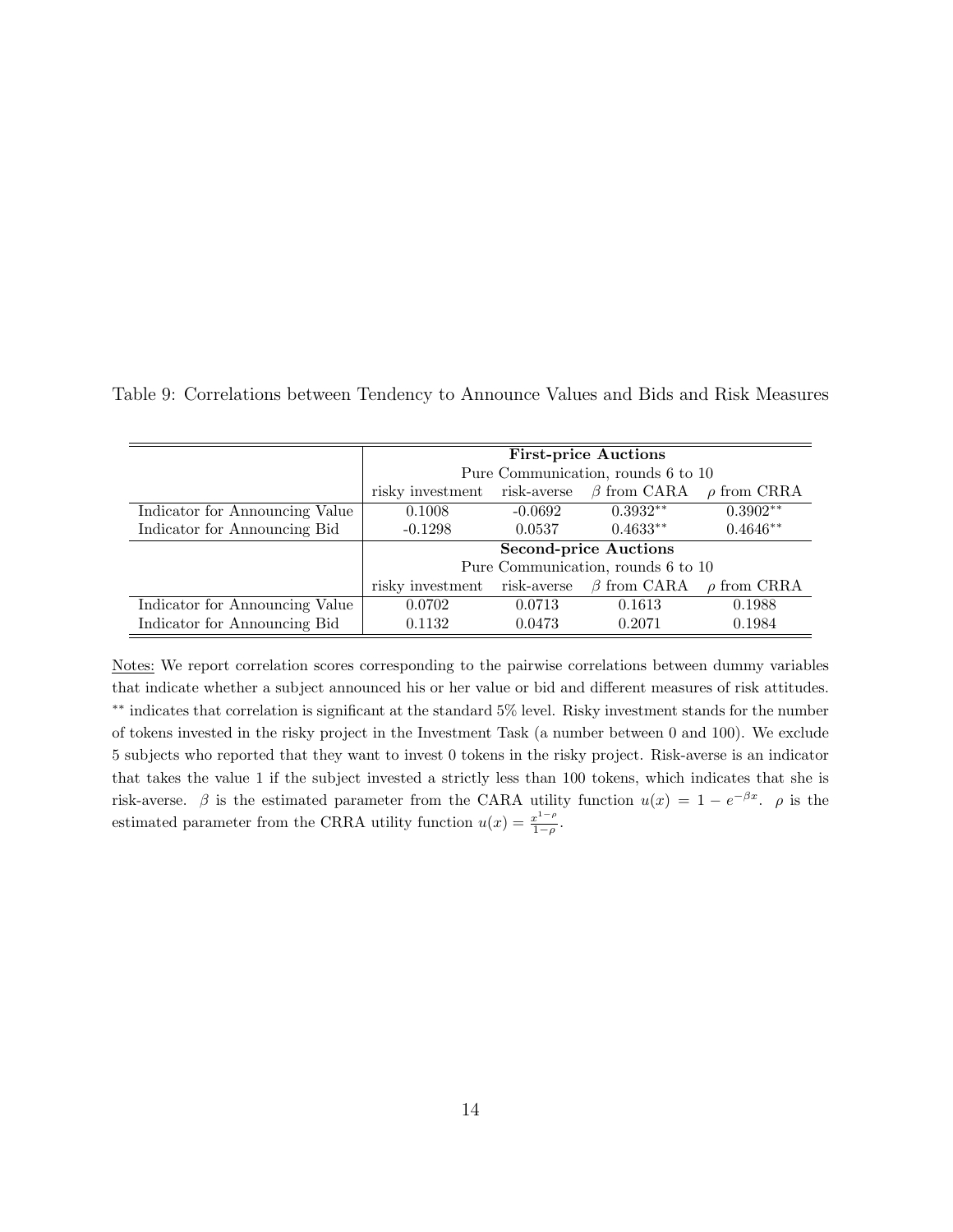|                   |                               |                               | <b>First-price Auctions</b>  |                                     |
|-------------------|-------------------------------|-------------------------------|------------------------------|-------------------------------------|
|                   | regression 1                  | regression 2                  | regression 3                 | regression 4                        |
| Bidder's Value    | $\overline{0.54^{**}}$ (0.04) | $\overline{0.54^{**}(0.04)}$  | $\overline{0.50^{**}(0.05)}$ | $\overline{0.50^{**}(0.05)}$        |
| Risky Investment  | 0.02(0.08)                    |                               |                              |                                     |
| Risk-averse       |                               | 1.54(4.32)                    |                              |                                     |
| $\beta$ from CARA |                               |                               | $-2650.95(1591.80)$          |                                     |
| $\rho$ from CRRA  |                               |                               |                              | $-25.40(15.14)$                     |
| Constant          | $-4.44(6.38)$                 | $-4.15(3.98)$                 | 8.97(6.82)                   | 8.55(6.58)                          |
| $#$ of obs        | 170                           | 170                           | 105                          | 105                                 |
| $#$ of subjects   | 34                            | 34                            | 21                           | 21                                  |
| Log Likelihood    | $-667.09$                     | $-667.05$                     | $-415.54$                    | $-415.52$                           |
|                   |                               |                               | Second-price Auctions        |                                     |
|                   | regression 1                  | regression 2                  | regression 3                 | regression 4                        |
| Bidder's Value    | $0.67**$ (0.08)               | $\overline{0.68^{**}}$ (0.08) | $0.83**$ $(0.13)$            | $0.83**$ $(0.13)$ $(3.02)$ $(0.12)$ |
| Risky Investment  | $-0.04(0.12)$                 |                               |                              |                                     |
| Risk-averse       |                               | $20.10**$ (8.75)              |                              |                                     |
| $\beta$ from CARA |                               |                               | $-7737(5235.81)$             |                                     |
| $\rho$ from CRRA  |                               |                               |                              | $-78.11(43.06)$                     |
| Constant          | 7.49(9.70)                    | $-8.78(8.35)$                 | 30.02(17.69)                 | $29.10**$ (14.67)                   |
| $#$ of obs        | 150                           | 150                           | 75                           | 75                                  |
| $#$ of subjects   | 30                            | 30                            | 15                           | 15                                  |
| Log Likelihood    | $-645.96$                     | $-643.55$                     | $-308.27$                    | $-307.80$                           |

Table 10: Relationship between Risk Attitudes and Bidding Strategies in the Pure Communication Treatment, round 6 to 10

Notes: Random-effects TOBIT regressions. The dependent variable is Observed Bid. Standard errors are clustered by subject. Risky investment stands for the number of tokens invested in the risky project in the Investment Task (a number between 0 and 100). Risk-averse is an indicator that takes the value 1 if the subject invested a strictly less than 100 tokens, which indicates that she is risk-averse.  $\beta$  is the estimated parameter from the CARA utility function  $u(x) = 1 - e^{-\beta x}$ .  $\rho$  is the estimated parameter from the CRRA utility function  $u(x) = \frac{x^{1-\rho}}{1-\rho}$  $\frac{x^2-\mu}{1-\rho}$ . \*\* indicates significance at the 5% level. The number of observations in regressions 3 and 4 is smaller than in regressions 1 and 2 since we can estimate parameters β and ρ only for subjects who chose a risky investment strictly greater than 0 and lower than 100.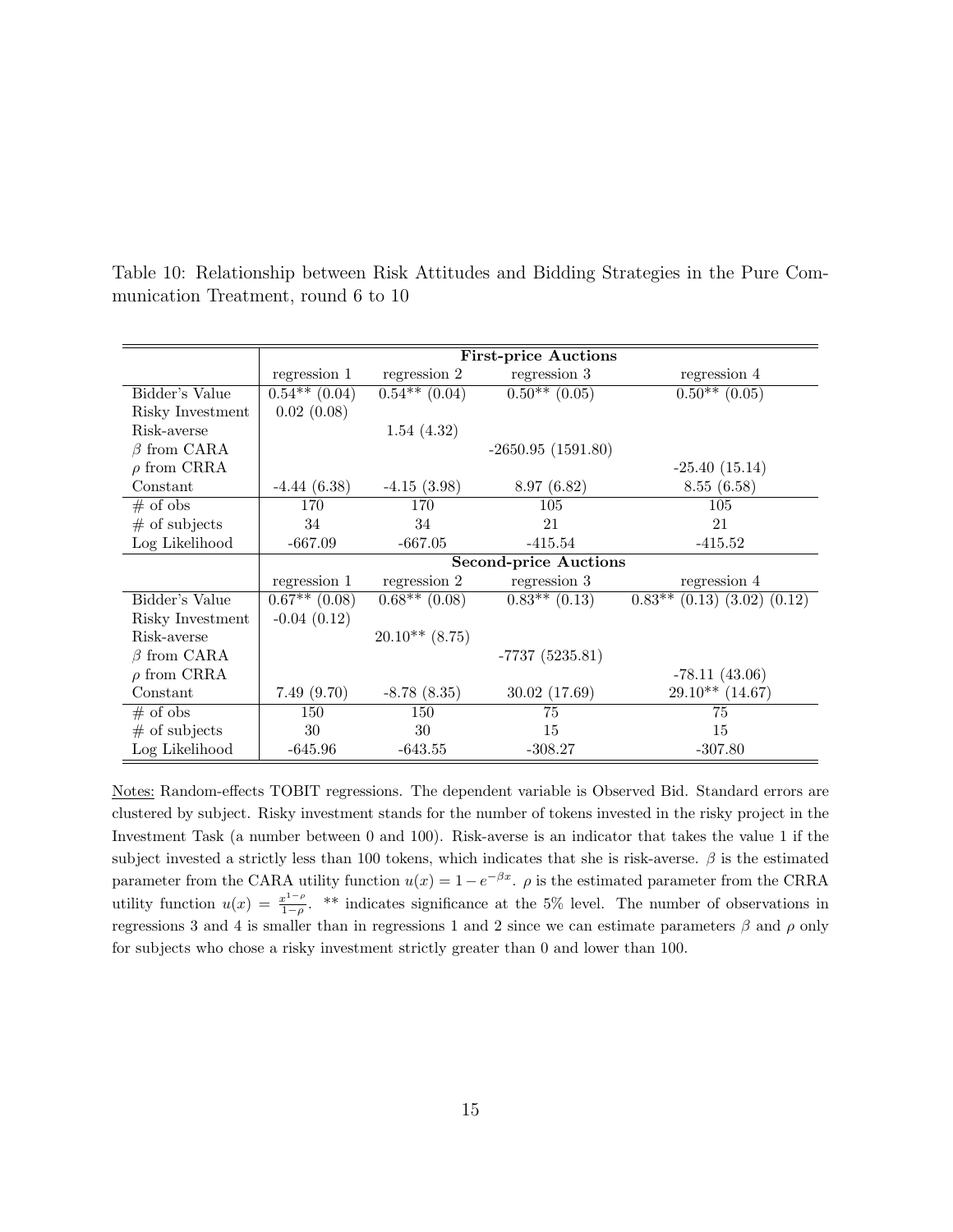|                     |                                      | <b>First-price Auctions</b> | <b>Second-price Auctions</b> |                                      |  |
|---------------------|--------------------------------------|-----------------------------|------------------------------|--------------------------------------|--|
|                     | rounds $1$ to $5$ rounds $6$ to $10$ |                             |                              | rounds $1$ to $5$ rounds $6$ to $10$ |  |
| No Communication    | 0.91(0.02)                           | 0.89(0.03)                  | 0.81(0.03)                   | 0.80(0.03)                           |  |
| Pure Communication  | 0.80(0.04)                           | 0.84(0.04)                  | 0.79(0.04)                   | 0.78(0.05)                           |  |
| Comm with Transfers | 0.83(0.03)                           | 0.87(0.03)                  | 0.84(0.03)                   | 0.84(0.04)                           |  |

Table 11: Efficiency Levels, by Treatment

Notes: In the parentheses we report robust standard errors clustered by session.

# 6 Learning

 $\bar{z}$ 

In this section we compare outcomes observed in the first five and second five rounds of our experimental sessions in terms of efficiency, collusion, and ultimate prices.

Table 11 reports efficiency levels by treatment. Efficiency levels are stable across the two parts of the experiment: rounds 1 to 5 and rounds 6 to 10. Regression analysis confirms this observation: we detect no statistically significant differences between efficiency levels in the first five and the ensuing five rounds of the experiment in any of our treatments  $(p > 0.05$  in all six regressions).

Table 12 reports frequencies of collusive outcomes in each treatment and each auction format. Table 13 lists p-values from pairwise comparisons between frequencies of collusion in the two parts of the experiment for each treatment and auction format. As evident from these tables, there are very few collusive outcomes in treatments without communication or treatments with pure communication in both auction formats. At the same time, both in the first and in the second half of the experiment, collusive outcomes are frequent when bidders can communicate and use transfers. Moreover, collusion becomes significantly more frequent in later rounds in the treatment allowing for communication and transfers, under both auction formats.

Table 14 presents summary statistics of observed prices in our first- and second-price auctions in both parts of the experiment. This table also compares average observed prices between the first and the second part of the experiment, for each treatment separately. In our first-price auctions without communication or with pure communication, we detect no statistically significant difference in average prices in the two parts of the experiment. On the contrary, in the first-price auctions with communication and transfers average prices in the second part of the experiment are significantly lower than in the first part. In contrast, we observe a statistically significant increase in prices as subjects gain experience in our second-price auctions without communication, no statistically significant difference be-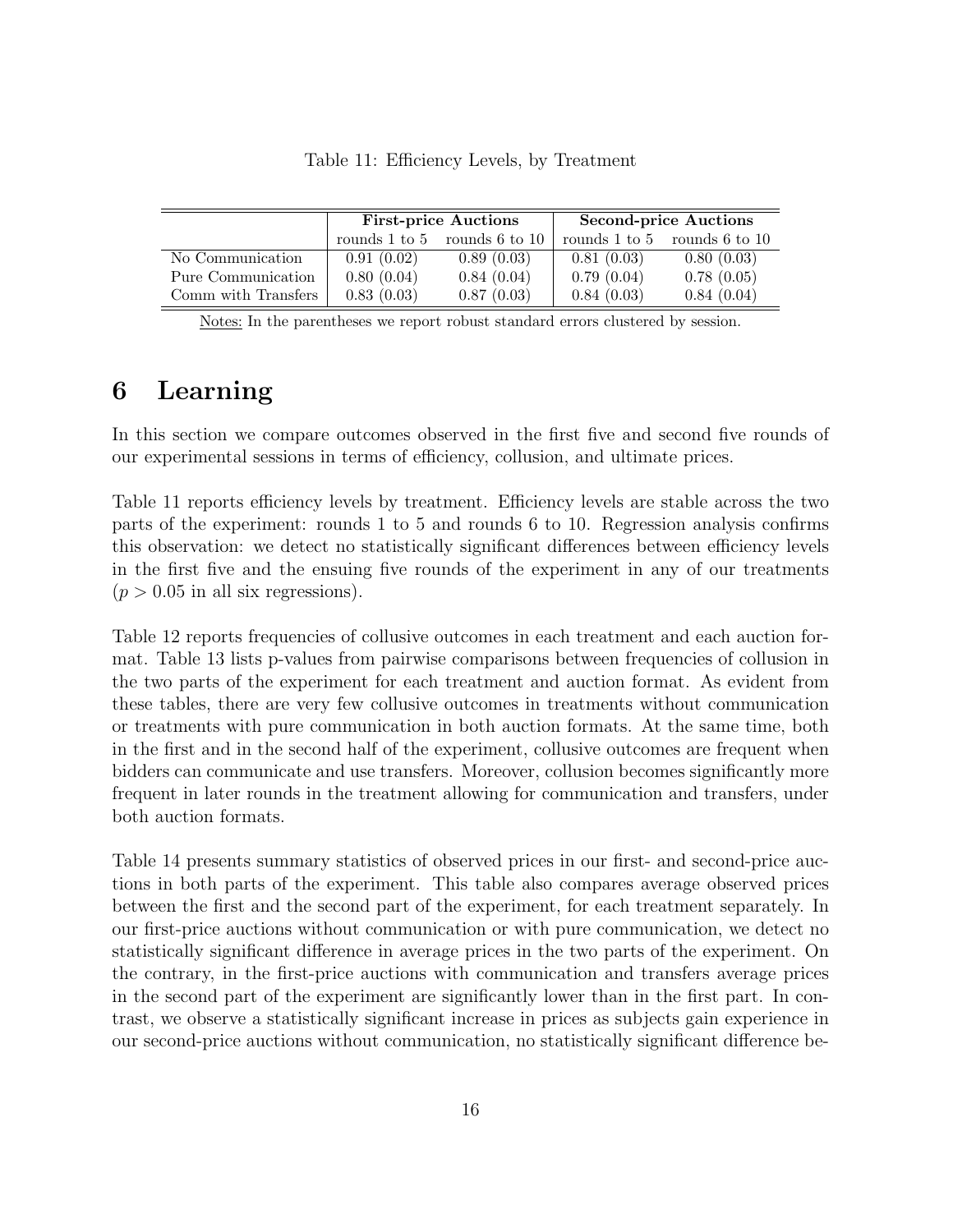|                     |            | <b>First-price Auctions</b>          | <b>Second-price Auctions</b> |                                      |  |  |
|---------------------|------------|--------------------------------------|------------------------------|--------------------------------------|--|--|
|                     |            | rounds $1$ to $5$ rounds $6$ to $10$ |                              | rounds $1$ to $5$ rounds $6$ to $10$ |  |  |
| No Communication    | 0.00(0.00) | 0.00(0.00)                           | 0.03(0.01)                   | 0.02(0.01)                           |  |  |
| Pure Communication  | 0.10(0.03) | 0.14(0.06)                           | 0.18(0.06)                   | 0.23(0.09)                           |  |  |
| Comm with Transfers | 0.52(0.08) | 0.71(0.06)                           | 0.59(0.04)                   | 0.79(0.05)                           |  |  |

Table 12: Frequency of Collusive Outcomes, by Treatment

Notes: In the parentheses we report robust standard errors clustered by session.

Table 13: Regressions Comparing the Frequency of Collusive Outcomes Throughout Sessions

|                     |       | First-price Auctions   Second-price Auctions |
|---------------------|-------|----------------------------------------------|
| No Communication    |       | 0.672                                        |
| Pure Communication  | 0.204 | 0.333                                        |
| Comm with Transfers | 0.000 | N 000                                        |

Notes: We report p-values that correspond to the estimated coefficient of a dummy that takes the value of 1 if the auction took place in the second part of the experiment (rounds 6 to 10). All regressions are random-effect GLS regressions, with standard errors clustered at the session level.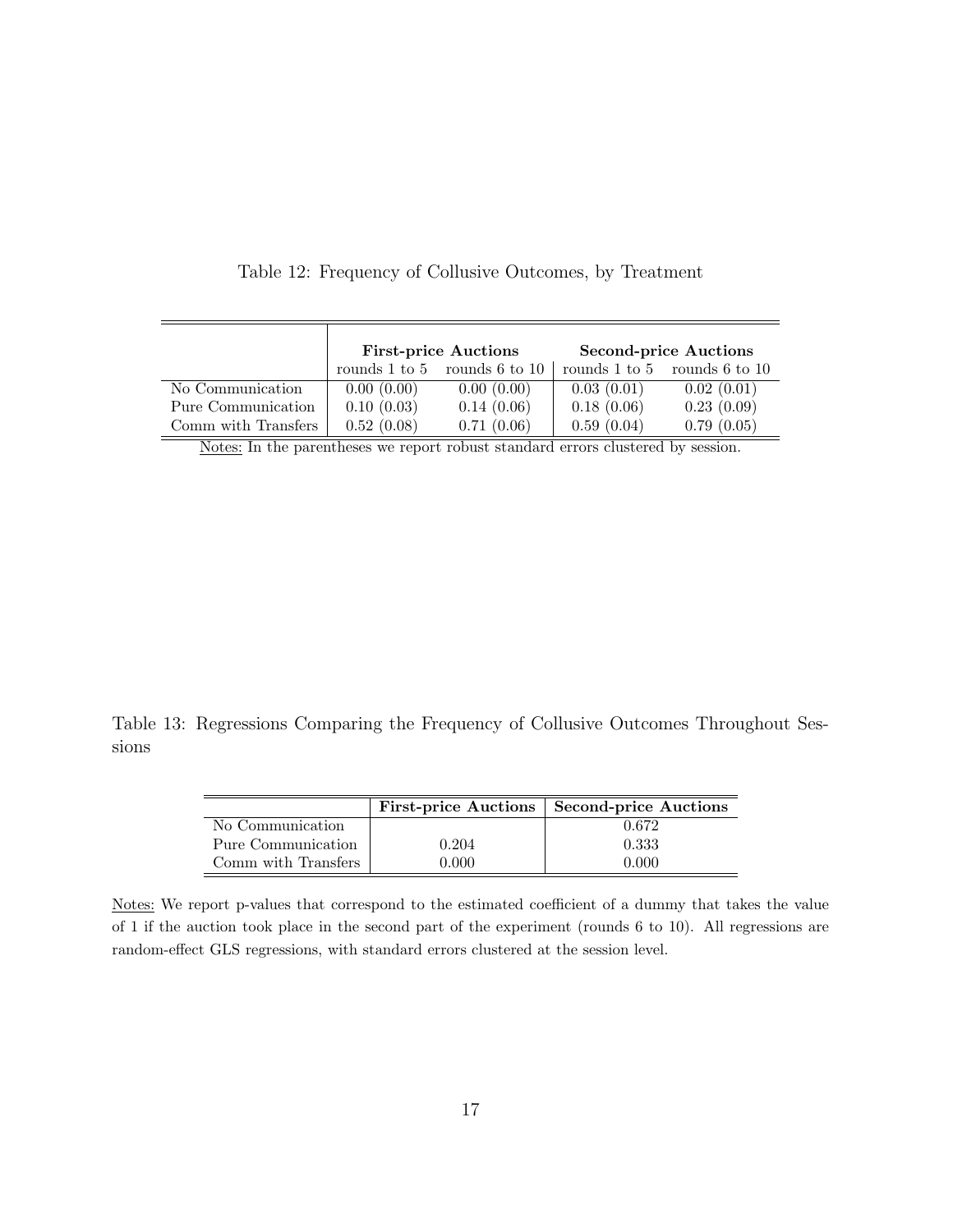|  |  |  |  | Table 14: Prices, by Treatment |
|--|--|--|--|--------------------------------|
|--|--|--|--|--------------------------------|

|                     | <b>First-price Auctions</b>  |        |                |        |                                |  |  |  |
|---------------------|------------------------------|--------|----------------|--------|--------------------------------|--|--|--|
|                     | test of average prices       |        |                |        |                                |  |  |  |
|                     | rounds 1 to 5                |        | rounds 6 to 10 |        | $b/w$ earlier and later rounds |  |  |  |
|                     | median<br>mean (st err)      |        | mean (st err)  | median | p-value                        |  |  |  |
| No Communication    | 53.69(3.3)                   | 50.00  | 50.15(3.1)     | 50.00  | 0.180                          |  |  |  |
| Pure Communication  | 38.41(3.0)                   | 40.00  | 36.37(2.2)     | 38.31  | 0.445                          |  |  |  |
| Comm with Transfers | 20.26(4.6)                   | 2.00   | 8.75(1.7)      | 0.02   | 0.000                          |  |  |  |
|                     |                              |        |                |        |                                |  |  |  |
|                     | <b>Second-price Auctions</b> |        |                |        |                                |  |  |  |
|                     | test of average prices       |        |                |        |                                |  |  |  |
|                     | rounds 1 to 5                |        | rounds 6 to 10 |        | b/w earlier and later rounds   |  |  |  |
|                     | mean (st err)                | median | mean (st err)  | median | p-value                        |  |  |  |
| No Communication    | 41.86(2.4)                   | 40.00  | 48.30(2.9)     | 50.00  | 0.035                          |  |  |  |
| Pure Communication  | 25.84(3.0)                   | 17.50  | 28.83(4.0)     | 23.04  | 0.288                          |  |  |  |
| Comm with Transfers | 14.47(1.4)                   | 1.00   | 8.11(2.1)      | 0.00   | 0.007                          |  |  |  |

Notes: Robust standard errors are computed by clustering observations by session. Comparison between average prices in earlier and later parts of the experiment is performed using random-effects GLS regressions, in which standard errors are clustered at the session level.

tween earlier and later rounds in the treatment with pure communication, and statistically significant decrease in prices in the treatment with communication and transfers.

# 7 Additional Sessions with Complete Strangers Protocol

We conducted several additional sessions for our Pure Communication and Communication with Transfers treatments in each auction format, in which we employed a complete strangers protocol. Under this protocol, each subject was never paired more than once with any other subject. While such sessions require more subjects, they allow us to eliminate repeated game effects altogether. The only difference between these additional sessions and the ones analyzed in the main text of the paper is the matching protocol. Table 15 below presents the number of sessions and the number of subjects participating in these additional sessions.

Table 16 presents revenues and efficiency observed in our experimental sessions separating out sessions that were conducted with random re-matching of participants between rounds and those conducted with complete strangers protocol.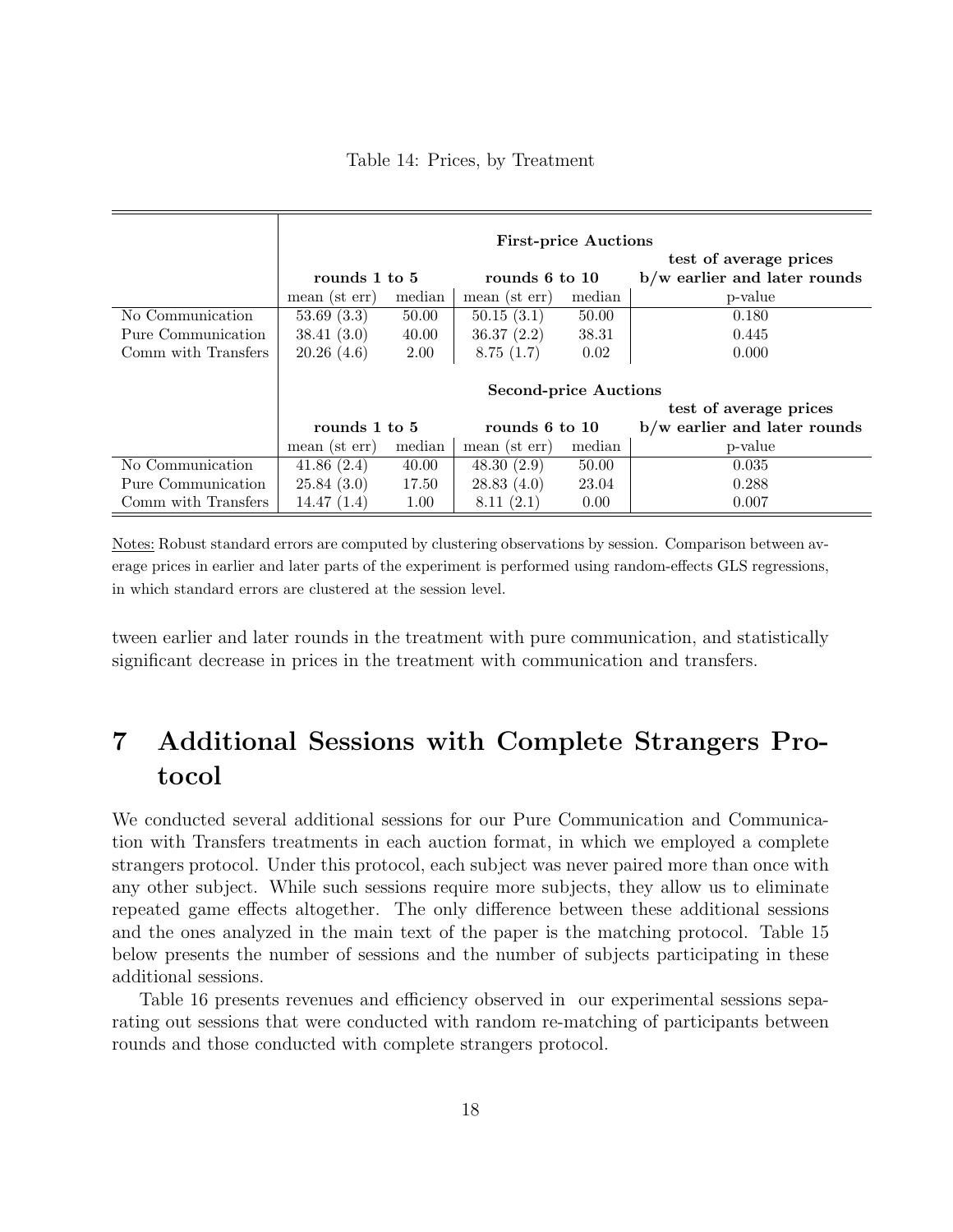| Auction Format | Available Interaction        | Nb of Sessions | Nb of Subjects |
|----------------|------------------------------|----------------|----------------|
| First-price    | Pure Communication           | 3 sessions     | 40 subjects    |
|                | Communication with Transfers | 1 session      | 12 subjects    |
| Second-price   | Pure Communication           | 2 sessions     | 28 subjects    |
|                | Communication with Transfers | 1 session      | 12 subjects    |

#### Table 15: Sessions with Complete Strangers Protocol

Table 16: Revenues and Efficiency, rounds 6 to 10

|                    |                        | <b>First-price Auctions</b> |           | Second-price Auctions |            |           |
|--------------------|------------------------|-----------------------------|-----------|-----------------------|------------|-----------|
|                    | efficiency<br>revenues |                             | collusion | efficiency            | revenues   | collusion |
| Pure Communication | 79%                    | 31.08(2.3)                  | $16\%$    | 64\%                  | 41.04(6.4) | $3\%$     |
| $Comm + Transfers$ | 80%                    | 0.92(0.28)                  | 90%       | 77%                   | 28.0(6.3)  | 50%       |

Remarks: For revenues, we report average quantity as well as robust standard errors in the parenthesis where observations are clustered at the session level in case we have more than one session.

Table 16 shows that outcomes obtained in sessions with the complete strangers matching protocol exhibit similar patterns to those documented in the main text of the paper (using random re-matching across rounds). In particular, the availability of transfers does not affect efficiency levels conditional on auction format ( $p = 0.904$  and  $p = 0.225$  for the firstand second-price auctions with communication with and without transfers, respectively). Moreover, in both auction formats, the availability of transfers increases significantly the frequency of successful collusion  $(p < 0.01$  in both regressions). Finally, the availability of transfers decreases the revenues of the auctioneer: this effect is highly significant in the first-price auction with  $p < 0.01$ , and goes in the correct direction but is not significant in the second price auction, with  $p = 0.271$ .

Finally, in the treatments with Communication and Transfers, we observe that winners often transfer statistically significant amounts to their losing partners even when they know that they are never going to interact with the same partner again through the experimental protocol. Positive transfers occur in 70% of our first-price auctions and in 43% of our second-price auctions in sessions with the complete strangers protocol. The frequency of transfers depends on how the auction culminates: transfers are very frequent if the ultimate price is minimal (this happens in over 70% of the first-price and over 85% of the secondprice auctions). Finally, conditional on transferring a positive amount, winners transfer on average 44% of their surplus to their losing opponent in our first-price auctions and 48% in our second-price auctions. This analysis confirms that high frequencies of transfers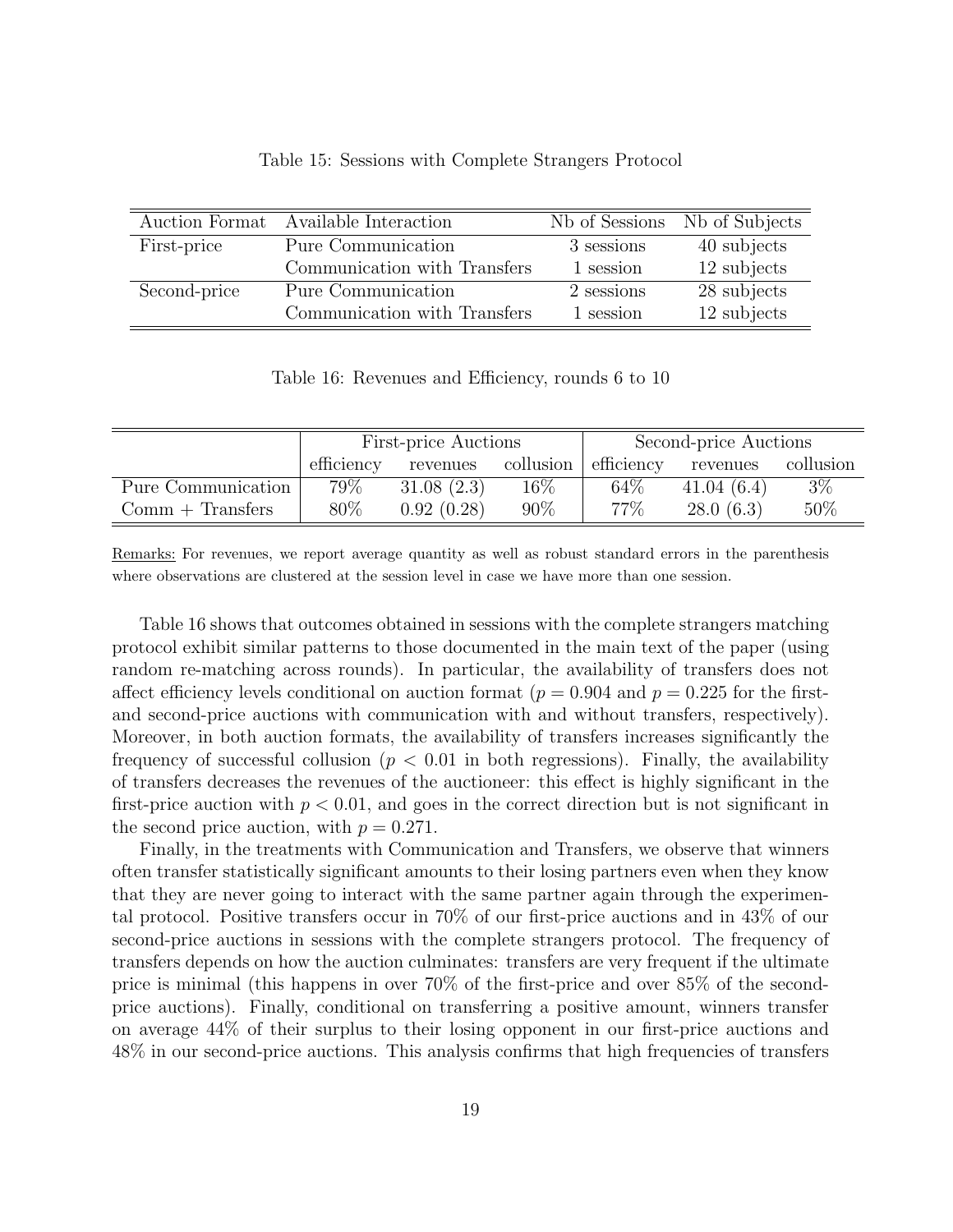documented in our sessions are robust and are not an artifact of the fully random protocol of matching subjects.

### 8 Theoretical Analysis

In our setting, absent communication, the first-price auction admits a unique equilibrium in which each bidder submits half her valuation (see Lebrun, 2004 and Maskin and Riley, 2003). In the second-price auction, there is a unique symmetric equilibrium, which entails strategies that are not weakly dominated, where each bidder bids precisely her value (see Fudenberg and Tirole, 1991). Nonetheless, in the second-price auction, there exist multiple asymmetric equilibria (for instance, one bidder bidding 100 and the other 0, regardless of their private values, is an equilibrium).<sup>1</sup> It is important to note that when symmetric equilibria are played in the first- and second-price auctions, the resulting mappings between bidders' valuations to allocation of the object (i.e., the probability that either bid wins the object) coincide. Furthermore, in both auctions the bidder with a valuation of 0 expects 0 payoffs. In this case, the Revenue Equivalence Theorem applies and the first- and secondprice auctions are expected to generate identical revenues, given by 100/3.

With communication, the extant literature does not provide clear guidance on what outcomes may emerge. One issue is that communication naturally introduces multiplicity of equilibria with communication. The other, however, is that the literature has not provided a full characterization of equilibria of independent private value first- and secondprice auctions with communication, as the ones we discuss. In terms of first-price auctions, Lopomo, Marx, and Sun (2011) may be the closest. Their results illustrate that with two bidders, binary valuations, and finite possible bids with vanishing increments, communication does not allow bidders to achieve greater returns than in the non-cooperative case with no communication. Most of the literature on one-shot collusion in auctions relies on some level of commitment across cartel members. Nonetheless, as we describe in the paper, the underlying message—with the caveat of differing assumptions—is that private-value sealed-bid second-price auctions are more fragile to collusion than first-price auctions.

In order to illustrate the theoretical results we can develop, let us first describe formally the setting. Assume there are two risk-neutral bidders. Agents' private valuations are independently and uniformly drawn from  $V = [0, 100]$ . At the outset, each individual knows her own value realization, but not the other bidder's. Bids are restricted to  $B =$  $V = [0, 100].$ 

<sup>1</sup>For three or more bidders, Blume and Heidhues (2004) characterize the full set of equilibria in secondprice auctions without communication.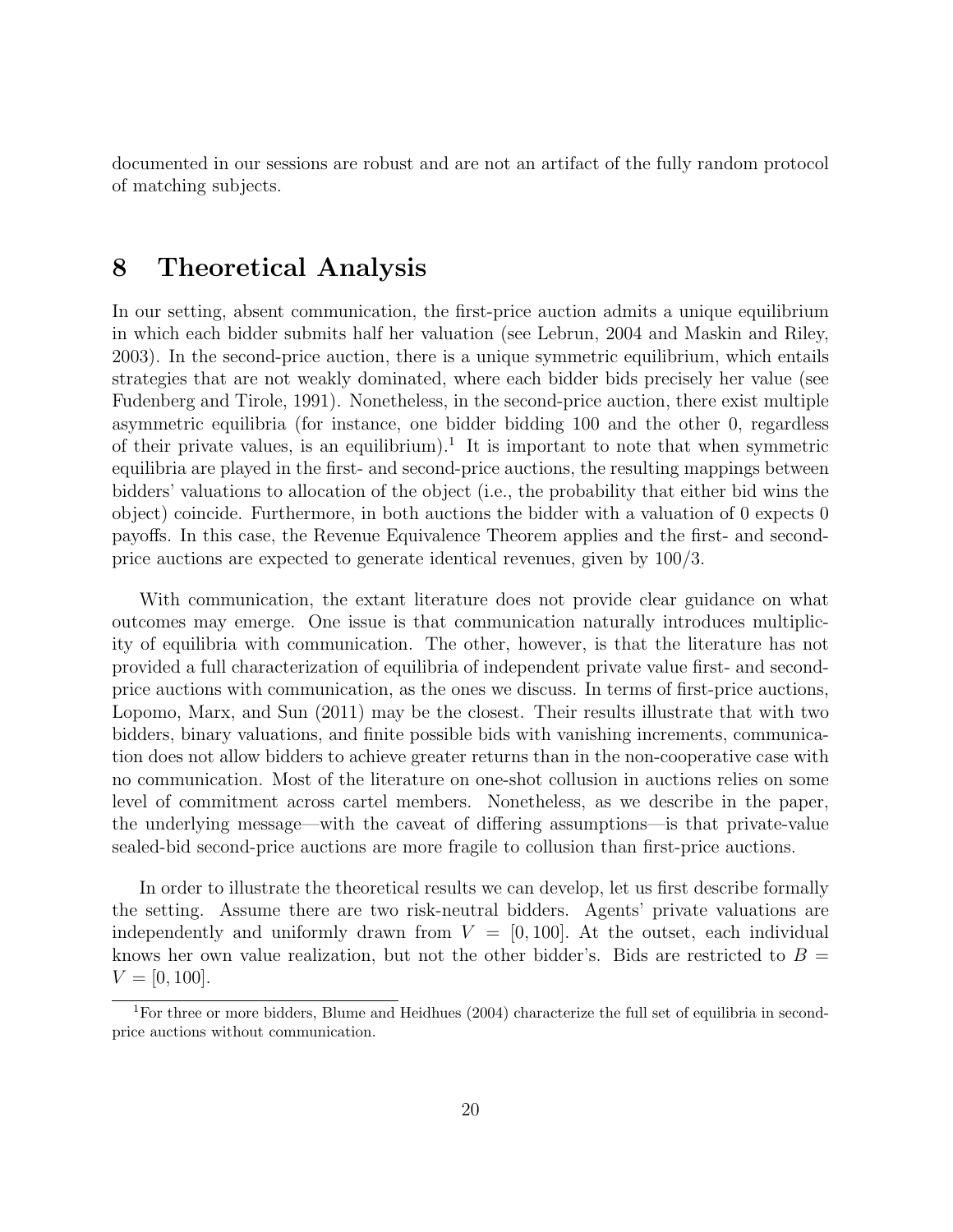We concentrate on first- and second-price auctions in which the highest bidder receives the good for a price corresponding to the highest and second highest bid, respectively. In either auction format, upon a tie, the winner is randomly chosen.

In what follows, we consider the case in which a cheap-talk stage is available after agents learn their private valuations and prior to submitting their bids. Formally, we consider the cheap-talk extensions of the first- and second-price auctions and study the induced set of equilibria.

From the Revelation Principle, an equilibrium with communication is tantamount to a mapping  $\mu : V^2 \to \Delta(B^2)$  satisfying two types of incentive constraints: truthful revelation and obedience. An equilibrium outcome is a mapping  $\gamma : V^2 \to \Delta({1, 2} \times [0, 100])$ , which maps any reported value profile into a distribution over the winning bidder and the price paid for the object. Denote by  $\Gamma_k$  the set of equilibrium outcomes corresponding to the k-price auction with communication,  $k = 1, 2$ .

Consider first the scope of collusion. Notice that in a second-price auction with communication, bidders can guarantee a price of 0, even in a symmetric equilibrium. Namely, bidders can randomly select the winner of the auction, who then submits a bid of 100, while the other bidder submits a bid of 0. This cannot be replicated in the first-price auction, where a price of 0 requires both bidders to submit a bid of 0 and is subject to profitable deviations. In fact, in the first-price auction, there cannot be any equilibrium of the game with communication in which the price of the object is always below some  $p$ , for sufficiently small p. Intuitively, suppose in some equilibrium the price always falls below some  $p > 0$ . A bidder who submits a bid of  $p + \varepsilon$  for an arbitrarily small  $\varepsilon > 0$  would then win the object for sure. For a bidder with valuation  $v > p$  to follow the equilibrium prescriptions instead requires that the bidder win the object with a sufficiently high probability and, in that case, pay a price sufficiently lower than  $p + \varepsilon$ . For instance, if  $v - p > v/2$ , or  $v > 2p$ , a bidder with a valuation of v would need to win the object with more than a 50% probability. But, since v is distributed uniformly on [0, 100], if  $p < 25$ , more than half of the bidders have a probability greater than 50% of winning the object, which leads to a contradiction.<sup>2</sup> To summarize, we have the following observation:

Observation (Full Collusion under First- and Second-price Auctions): In the firstprice auction, there is no equilibrium with communication that generates a price lower than  $100/4 = 25$  regardless of the realized valuations. In the second-price auction, there is a (symmetric) equilibrium with communication that yields a price of 0 always.

This observation suggests that full collusion, generating 0 revenue, is possible under the second-price auction, but not under the first-price auction. The next proposition illustrates

<sup>2</sup>Lopomo, Marx, and Sun (2011) showed that when there are two bidders and two possible values for the object, if the bid increment is sufficiently small, profitable collusion is not possible. While the generalization of this result to our setup is beyond the scope of this paper, these observations are in line with their conclusions.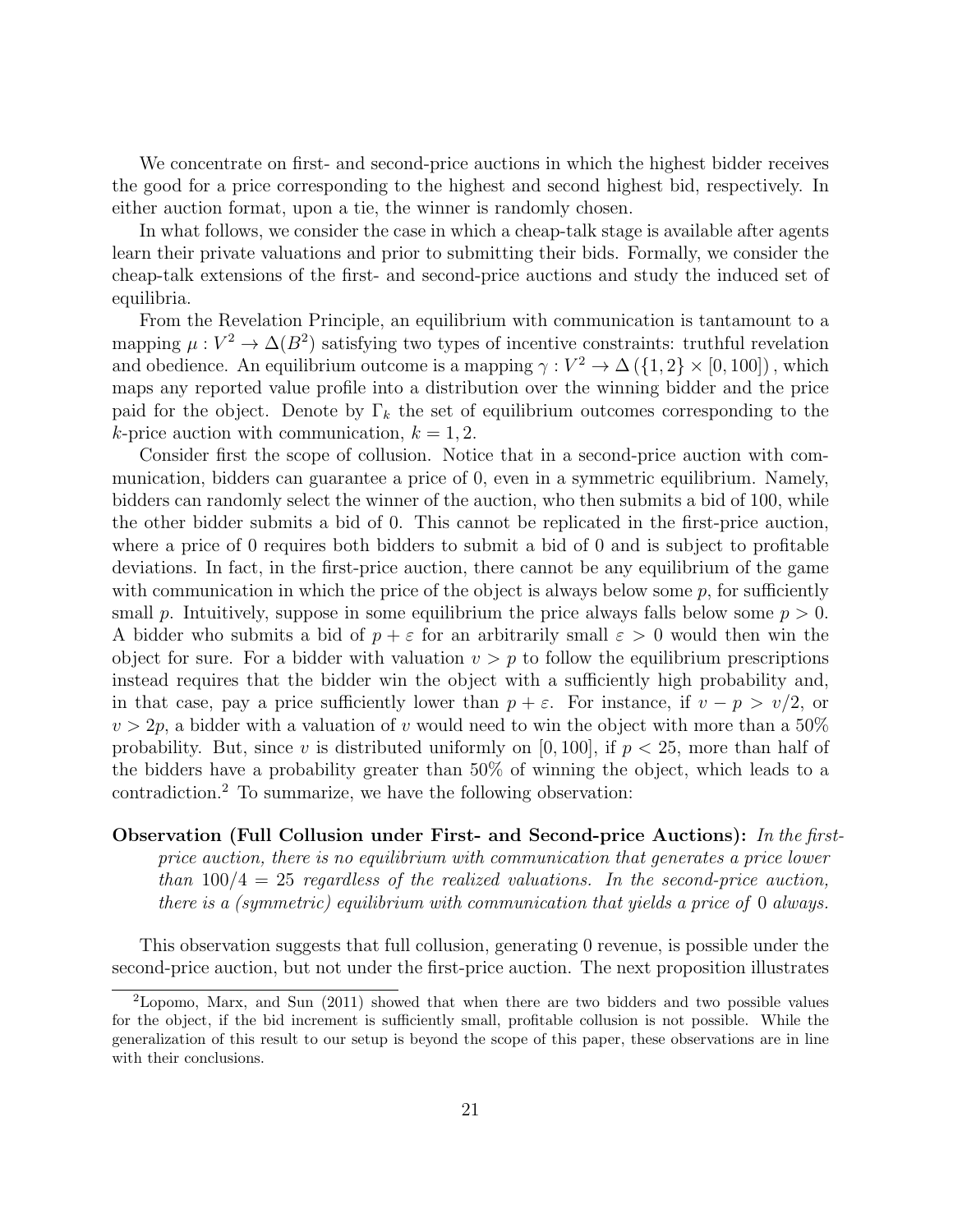that, in fact, any outcome produced in the first-price auction with communication can be emulated in the second-price auction with communication. In that respect, with communication, the scope for collusion under the second-price auction is strictly greater than that under the first-price auction. Formally,

**Proposition 1.** The set of equilibrium outcomes generated by second-price auctions with communication strictly contains all equilibrium outcomes generated by the first-price auction,  $\Gamma_1 \subsetneq \Gamma_2$ .

*Proof.* Notice that the outcomes corresponding to equilibria of the second-price auction without communication (and any mixtures of those) remain equilibrium outcomes of the second-price auction with communication. We now show that the outcome corresponding to the unique equilibrium in the first-price auction can be emulated in the second-price auction with communication. Indeed, consider the following mapping:

$$
\mu(v_1, v_2) = \begin{cases}\n\left(\begin{matrix}100, \frac{v_1}{2} \\ \frac{v_2}{2}, 100\end{matrix}\right) & v_1 > v_2 \\
\frac{1}{2} \otimes \left(100, \frac{v_1}{2}\right) + \frac{1}{2} \otimes \left(\frac{v_1}{2}, 100\right) & v_1 = v_2\n\end{cases}
$$

where  $\frac{1}{2}\otimes \left(100,\frac{v_1}{2}\right)$  $(\frac{v_1}{2}) + \frac{1}{2} \otimes (\frac{v_1}{2})$  $\frac{y_1}{2}$ , 100) denotes a 50−50 mixture between the bid profile (100,  $\frac{v_1}{2}$ )  $\frac{\pi}{2})$ and the bid profile  $\left(\frac{\tilde{v}_1}{2}\right)$  $(\frac{v_1}{2}, 100)$  .

We now show that  $\mu$  constitutes an equilibrium of the second-price auction with communication. Notice first that it is never profitable for a bidder to deviate at the bidding stage when told to bid an amount lower than 100. In this case, the bidder knows the other bidder is bidding 100, and she can only win the object if she bids 100 too, in which case her profit would be at most 0. Now, suppose bidder i deviates by reporting  $\hat{v}_i$  and bidding  $\hat{b}_i \leq 100$  when told to bid 100. If  $\hat{b}_i < \frac{\hat{v}_i}{2}$  $\frac{\partial u_i}{\partial x}$ , she never wins the object and her expected payoff is 0. If  $\hat{b}_i > \frac{\hat{v}_i}{2}$  $\frac{\partial i}{2}$ , her expected payoff is:

$$
\[Pr(v_j < \hat{v}_i) + \frac{1}{2} Pr(v_j = \hat{v}_i) \] \left( v_i - \frac{\hat{v}_i}{2} \right) = \frac{2v_i\hat{v}_i - \hat{v}_i^2}{200},
$$

which is maximized at  $\hat{v}_i = v_i$ , in which case bidding  $\hat{b}_i > \frac{\hat{v}_i}{2}$  $\frac{\dot{v}_i}{2}$  or 100 generates the same expected payoff. If  $\hat{b}_i = \frac{\hat{v}_i}{2}$  $\frac{\partial u_i}{\partial x}$ , then the bidder receives half of the expected payoff she would receive by bidding 100, which is not profitable.

The equilibrium  $\mu$  implements the same outcome that would have been achieved in the first-price auction without communication. The highest valuation bidder receives the good and pays a price that is precisely half of her valuation (when valuations coincide, each bidder gets the good with a  $50 - 50$  chance). This completes the proof.  $\perp$ 

Intuitively, an outcome of the first-price auction can be emulated by the second-price auction as follows. Whenever the bidders are to submit different bids, say  $b_1 > b_2$  in the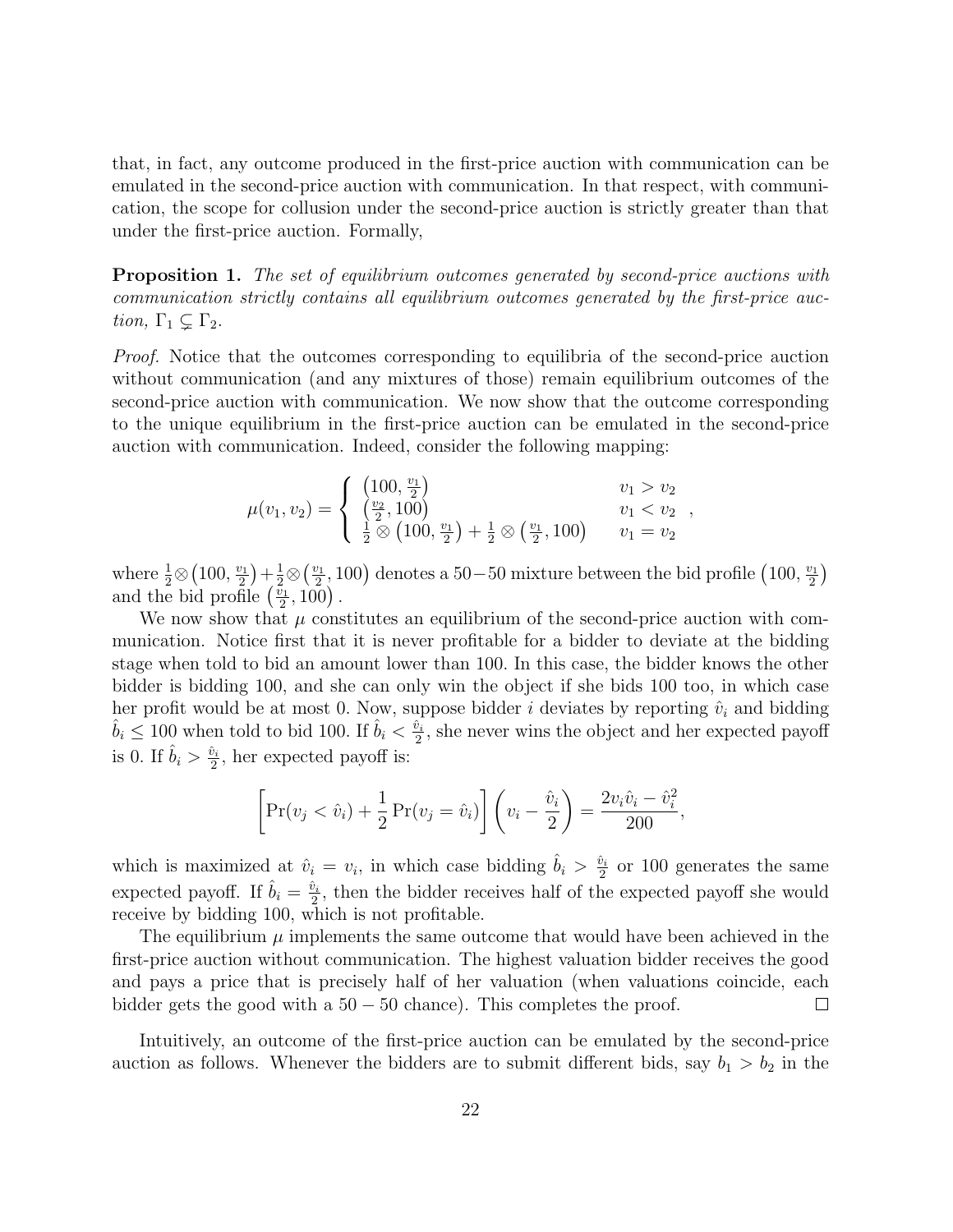first-price auction, bidder 1 submits 100, thereby assuring she will receive the object, and bidder 2 submits  $b_1$ , thereby assuring the price is  $b_1$ . When bids coincide in the first-price auction,  $b_1 = b_2 = b$ , bidders can toss a fair coin in the second-price auction to determine who will bid 100 and who will bid  $b$ , which guarantees an equal chance of winning at the price b. In the proof we also show that this procedure assures truthful revelation.

The set of equilibrium outcomes in the second-price auction with communication is large. Indeed, bidders can always publicly randomize during the communication phase over which equilibrium they intend to play, assuring that the set of equilibrium outcomes is a convex set. In particular, it contains the convex hull of the outcomes just discussed, those generated by the equilibrium of the first-price auction, as well as the symmetric and asymmetric equilibrium outcomes of the second-price auction (in fact, it strictly contains the convex hull of the set of equilibrium outcomes of second-price auctions without communication). The main message of the proposition is that communication has more of an impact on second-price auctions than it does on first-price auctions.

There are two notes on this theoretical result. First, the cheap-talk extension of the auctions we consider implicitly assumes the availability of an impartial mediator (for the use of the Revelation Principle). The general characterization of games in which unmediated communication generates the same outcomes as mediated communication is a difficult problem (see Gerardi, 2004 and references therein and note that Gerardi, 2004 suggests that with five or more bidders, a mediator is unnecessary). Nonetheless, even absent a mediator, the set of equilibrium outcomes strictly expands when communication is introduced to second-price auctions (for instance, bidders can randomize between equilibria of the auction without communication). Second, we do not preclude weakly dominated strategies. This certainly simplifies the analysis, but the ultimate validity of this allowance is in the data. As our experimental results suggest (as well as extant ones for auctions without communication), subjects do not seem to focus on weakly dominant actions.

Suppose now that agents can communicate freely prior to bidding and exchange (simultaneously) non-negative transfers after bidding and learning the identity of the object's winner. Formally, the game played is a first- or second-price auction followed by a transfer stage in which agents can simultaneously pick a non-negative number to transfer to the other bidder. Their ultimate payoff is then their payoff in the auction plus the net transfers they have received (the transfers the other bidder passed minus the transfers they had passed to the other bidder). The availability of such ex-post transfers has no impact on the behavior in the preceding communication and auction phases corresponding to equilibria. Indeed, optimality required by best responses would imply zero transfers in any equilibrium and a profile of behavior consistent with some equilibrium in the cheap-talk extension of our baseline auction before that. Let  $\tilde{\Gamma}_k$  denote the set of equilibrium outcomes corresponding to the k-price auction with communication and transfers,  $k = 1, 2$ . That is, these are mappings from value profiles to distributions over winning probabilities and prices when both communication and transfers are available. We then have the following: